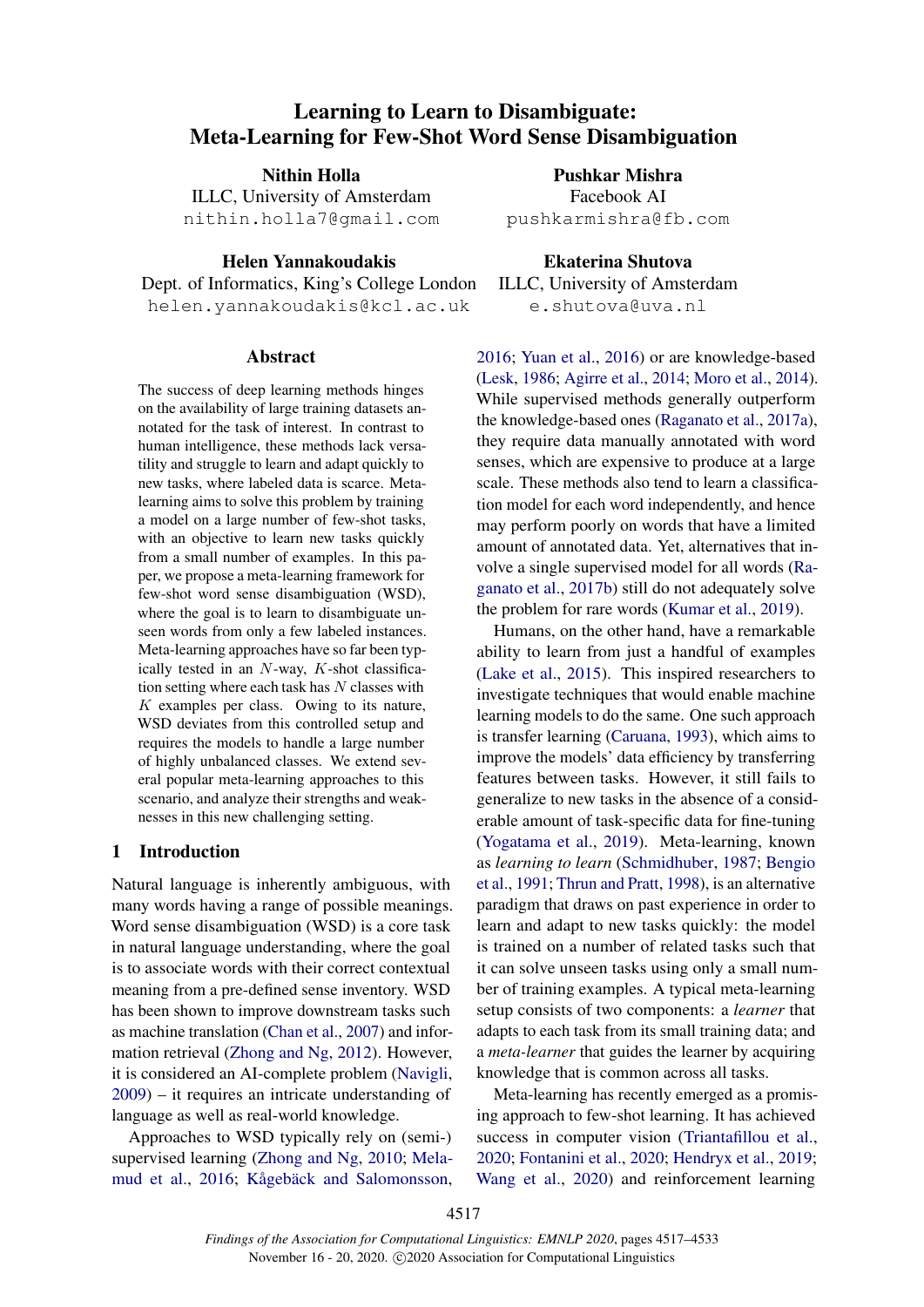[\(Wang et al.,](#page-11-7) [2016;](#page-11-7) [Duan et al.,](#page-9-5) [2016;](#page-9-5) [Alet et al.,](#page-8-4) [2020\)](#page-8-4). It has also recently made its way into NLP, and has been applied to machine translation [\(Gu](#page-9-6) [et al.,](#page-9-6) [2018\)](#page-9-6), relation [\(Obamuyide and Vlachos,](#page-10-7) [2019b\)](#page-10-7) and text [\(Yu et al.,](#page-11-8) [2018\)](#page-11-8) classification, and sentence-level semantic tasks [\(Dou et al.,](#page-8-5) [2019;](#page-8-5) [Bansal et al.,](#page-8-6) [2019\)](#page-8-6).

In this paper, we present the first meta-learning approach to WSD. We propose models that learn to rapidly disambiguate new words from only a few labeled examples. Owing to its nature, WSD exhibits inter-word dependencies within sentences, has a large number of classes, and inevitable class imbalances; all of which present new challenges compared to the controlled setup in most current meta-learning approaches. To address these challenges we extend three popular meta-learning algorithms to this task: prototypical networks [\(Snell et al.,](#page-11-9) [2017\)](#page-11-9), model-agnostic meta-learning (MAML) [\(Finn et al.,](#page-9-7) [2017\)](#page-9-7) and a hybrid thereof – ProtoMAML [\(Triantafillou et al.,](#page-11-5) [2020\)](#page-11-5). We investigate meta-learning using three underlying model architectures, namely recurrent networks, multi-layer perceptrons (MLP) and transformers [\(Vaswani et al.,](#page-11-10) [2017\)](#page-11-10), and experiment with varying number of sentences available for task-specific fine-tuning. We evaluate the model's rapid adaptation ability by testing on a set of new, unseen words, thus demonstrating its ability to learn new word senses from a small number of examples.

Since there are no few-shot WSD benchmarks available, we create a few-shot version of a publicly available WSD dataset. We release our code as well as the scripts used to generate our few-shot data setup to facilitate further research.<sup>[1](#page-1-0)</sup>

### 2 Related Work

#### 2.1 Meta-learning

In contrast to "traditional" machine learning approaches, meta-learning involves a different paradigm known as *episodic learning*. The training and test sets in meta-learning are referred to as *meta-training set* (Dmeta-train) and *meta-test set* ( $\mathcal{D}_{meta-test}$ ) respectively. Both sets consist of *episodes* rather than individual data points. Each episode constitutes a task  $\mathcal{T}_i$ , comprising a small number of training examples for adaptation – the support set  $\mathcal{D}_{support}^{(i)}$ , and a separate set of exam-

ples for evaluation – the *query set*  $\mathcal{D}_{query}^{(i)}$ . A typical setup for meta-learning is the balanced  $N$ -way,  $K$ shot setting where each episode has  $N$  classes with K examples per class in its support set.

Meta-learning algorithms are broadly categorized into three types: *metric-based* [\(Koch et al.,](#page-9-8) [2015;](#page-9-8) [Vinyals et al.,](#page-11-11) [2016;](#page-11-11) [Sung et al.,](#page-11-12) [2018;](#page-11-12) [Snell](#page-11-9) [et al.,](#page-11-9) [2017\)](#page-11-9), *model-based* [\(Santoro et al.,](#page-10-8) [2016;](#page-10-8) [Munkhdalai and Yu,](#page-10-9) [2017\)](#page-10-9), and *optimization-based* [\(Ravi and Larochelle,](#page-10-10) [2017;](#page-10-10) [Finn et al.,](#page-9-7) [2017;](#page-9-7) [Nichol et al.,](#page-10-11) [2018\)](#page-10-11). Metric-based methods first embed the examples in each episode into a highdimensional space typically using a neural network. Next, they obtain the probability distribution over labels for all the query examples based on a kernel function that measures the similarity with the support examples. Model-based approaches aim to achieve rapid learning directly through their architectures. They typically employ external memory so as to remember key examples encountered in the past. Optimization-based approaches explicitly include generalizability in their objective function and optimize for the same. In this paper, we experiment with metric-based and optimization-based approaches, as well as a hybrid thereof.

### 2.2 Meta-learning in NLP

Meta-learning in NLP is still in its nascent stages. [Gu et al.](#page-9-6) [\(2018\)](#page-9-6) apply meta-learning to the problem of neural machine translation where they metatrain on translating high-resource languages to English and meta-test on translating low-resource languages to English. [Obamuyide and Vlachos](#page-10-7) [\(2019b\)](#page-10-7) use meta-learning for relation classification and [Obamuyide and Vlachos](#page-10-12) [\(2019a\)](#page-10-12) for relation extraction in a lifelong learning setting. [Chen](#page-8-7) [et al.](#page-8-7) [\(2019\)](#page-8-7) consider relation learning and apply meta-learning to few-shot link prediction in knowledge graphs. [Dou et al.](#page-8-5) [\(2019\)](#page-8-5) perform metatraining on certain high-resource tasks from the GLUE benchmark [\(Wang et al.,](#page-11-13) [2018\)](#page-11-13) and metatest on certain low-resource tasks from the same benchmark. [Bansal et al.](#page-8-6) [\(2019\)](#page-8-6) propose a softmax parameter generator component that can enable a varying number of classes in the meta-training tasks. They choose the tasks in GLUE along with SNLI [\(Bowman et al.,](#page-8-8) [2015\)](#page-8-8) for meta-training, and use entity typing, relation classification, sentiment classification, text categorization, and scientific NLI as the test tasks. Meta-learning has also been explored for few-shot text classification

<span id="page-1-0"></span><sup>1</sup>[https://github.com/Nithin-Holla/](https://github.com/Nithin-Holla/MetaWSD) [MetaWSD](https://github.com/Nithin-Holla/MetaWSD)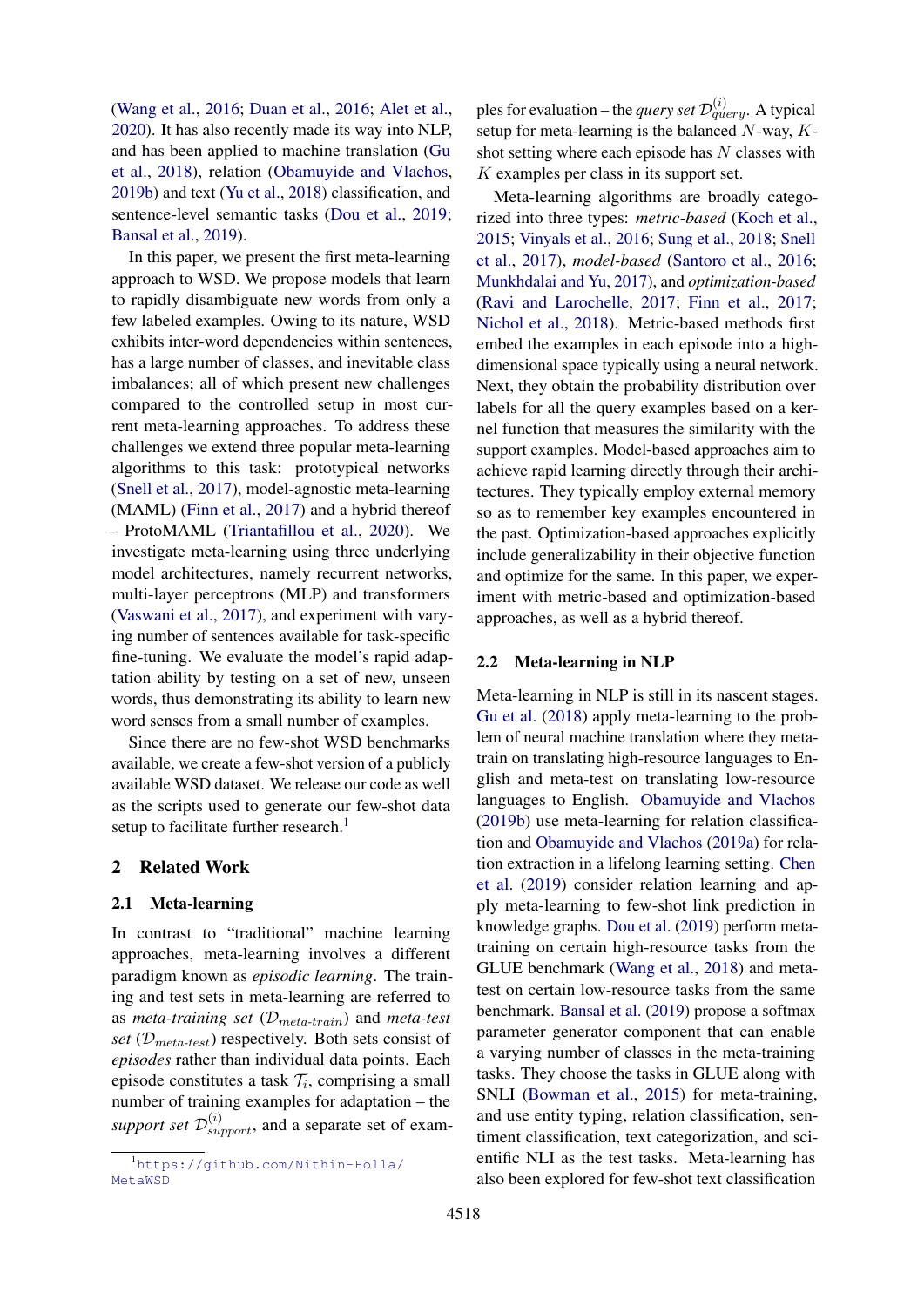[\(Yu et al.,](#page-11-8) [2018;](#page-11-8) [Geng et al.,](#page-9-9) [2019;](#page-9-9) [Jiang et al.,](#page-9-10) [2018;](#page-9-10) [Sun et al.,](#page-11-14) [2019\)](#page-11-14). [Wu et al.](#page-11-15) [\(2019\)](#page-11-15) employ meta-reinforcement learning techniques for multilabel classification, with experiments on entity typing and text classification. [Hu et al.](#page-9-11) [\(2019\)](#page-9-11) use meta-learning to learn representations of out-ofvocabulary words, framing it as a regression task.

# 2.3 Supervised WSD

Early supervised learning approaches to WSD relied on hand-crafted features extracted from the context words [\(Lee and Ng,](#page-9-12) [2002;](#page-9-12) [Navigli,](#page-10-0) [2009;](#page-10-0) [Zhong and Ng,](#page-11-1) [2010\)](#page-11-1). Later work used word embeddings as features for classification [\(Taghipour](#page-11-16) [and Ng,](#page-11-16) [2015;](#page-10-13) Rothe and Schütze, 2015; [Iacobacci](#page-9-13) [et al.,](#page-9-13) [2016\)](#page-9-13). With the rise of deep learning, LSTM [\(Hochreiter and Schmidhuber,](#page-9-14) [1997\)](#page-9-14) models be-came popular [\(Melamud et al.,](#page-10-1) [2016;](#page-10-1) Kågebäck and [Salomonsson,](#page-9-0) [2016;](#page-9-0) [Yuan et al.,](#page-11-2) [2016\)](#page-11-2). While most work trained individual models per word, [Raganato](#page-10-5) [et al.](#page-10-5) [\(2017b\)](#page-10-5) designed a single LSTM model with a large number of output units to disambiguate all words. [Peters et al.](#page-10-14) [\(2018\)](#page-10-14) performed WSD by nearest neighbour matching with contextualized ELMo [\(Peters et al.,](#page-10-14) [2018\)](#page-10-14) embeddings. [Hadi](#page-9-15)[winoto et al.](#page-9-15) [\(2019\)](#page-9-15) used pre-trained contextualized representations from BERT [\(Devlin et al.,](#page-8-9) [2019\)](#page-8-9) as features. GlossBERT [\(Huang et al.,](#page-9-16) [2019\)](#page-9-16) incorporated sense definitions from WordNet [\(Miller](#page-10-15) [et al.,](#page-10-15) [1990\)](#page-10-15) to form context-gloss pairs while finetuning BERT for WSD. By taking WordNet's graph structure into account, EWISER [\(Bevilacqua and](#page-8-10) [Navigli,](#page-8-10) [2020\)](#page-8-10) achieves the current state-of-the-art F1 score of 80.1% on the benchmark by [Raganato](#page-10-4) [et al.](#page-10-4) [\(2017a\)](#page-10-4).

# 3 Task and Dataset

We treat WSD as a few-shot word-level classification problem, where a sense is assigned to a word given its sentential context. As different words may have a different number of senses and sentences may have multiple ambiguous words, the standard setting of N-way, K-shot classification does not hold in our case. Specifically, different episodes can have a different number of classes and a varying number of examples per class – a setting which is more realistic [\(Triantafillou et al.,](#page-11-5) [2020\)](#page-11-5).

Dataset We use the SemCor corpus [\(Miller et al.,](#page-10-16) [1994\)](#page-10-16) manually annotated with senses from the New Oxford American Dictionary by [Yuan et al.](#page-11-2)  $(2016)^2$  $(2016)^2$  $(2016)^2$ . With 37, 176 annotated sentences, this is one of the largest sense-annotated English corpora. We group the sentences in the corpus according to which word is to be disambiguated, and then randomly divide the words into disjoint meta-train, meta-validation and meta-test sets with a 60:15:25 split. A sentence may have multiple occurrences of the same word, in which case we make predictions for all of them. We consider four different settings with the support set size  $|S| = 4$ , 8, 16 and 32 sentences. The number of distinct words in the meta-training / meta-test sets is 985/270, 985/259, 799/197 and 580/129 respectively. The detailed statistics of the resulting dataset are shown in Appendix [A.1.](#page-12-0)

Training episodes In the meta-training set, both the support and query sets have the same number of sentences. Our initial experiments using one word per episode during meta-training yielded poor results due to an insufficient number of episodes. To overcome this problem and design a suitable metatraining setup, we instead create episodes with multiple annotated words in them. Specifically, each episode consists of r sampled words  $\{z_j\}_{j=1}^r$ and  $min(||S|/r|x(z_j))$  senses for each of those words, where  $\nu(z_i)$  is the number of senses for word  $z_i$ . Therefore, each task in the meta-training set is the disambiguation of  $r$  words between up to |S| senses. We set  $r = 2$  for  $|S| = 4$  and  $r = 4$ for the rest. Sentences containing these senses are then sampled for the support and query sets such that the classes are as balanced as possible. For example, for  $|S| = 8$ , we first choose 4 words and 2 senses for each, and then sample one sentence for each word-sense pair. The labels for the senses are shuffled across episodes, i.e., one sense can have a different label when sampled in another episode. This is key in meta-learning as it prevents memorization [\(Yin et al.,](#page-11-17) [2020\)](#page-11-17). The advantage of our approach for constructing meta-training episodes is that it allows for generating a combinatorially large number of tasks. Herein, we use a total number of 10, 000 meta-training episodes.

Evaluation episodes For the meta-validation and meta-test sets, each episode corresponds to the task of disambiguating a single word. While splitting the sentences into support and query sets, we ensure that senses in the query set are present

<span id="page-2-0"></span> $^{2}$ <https://tinyurl.com/wsdcrp>. Note that the corpus does not have a standard train/validation/test split.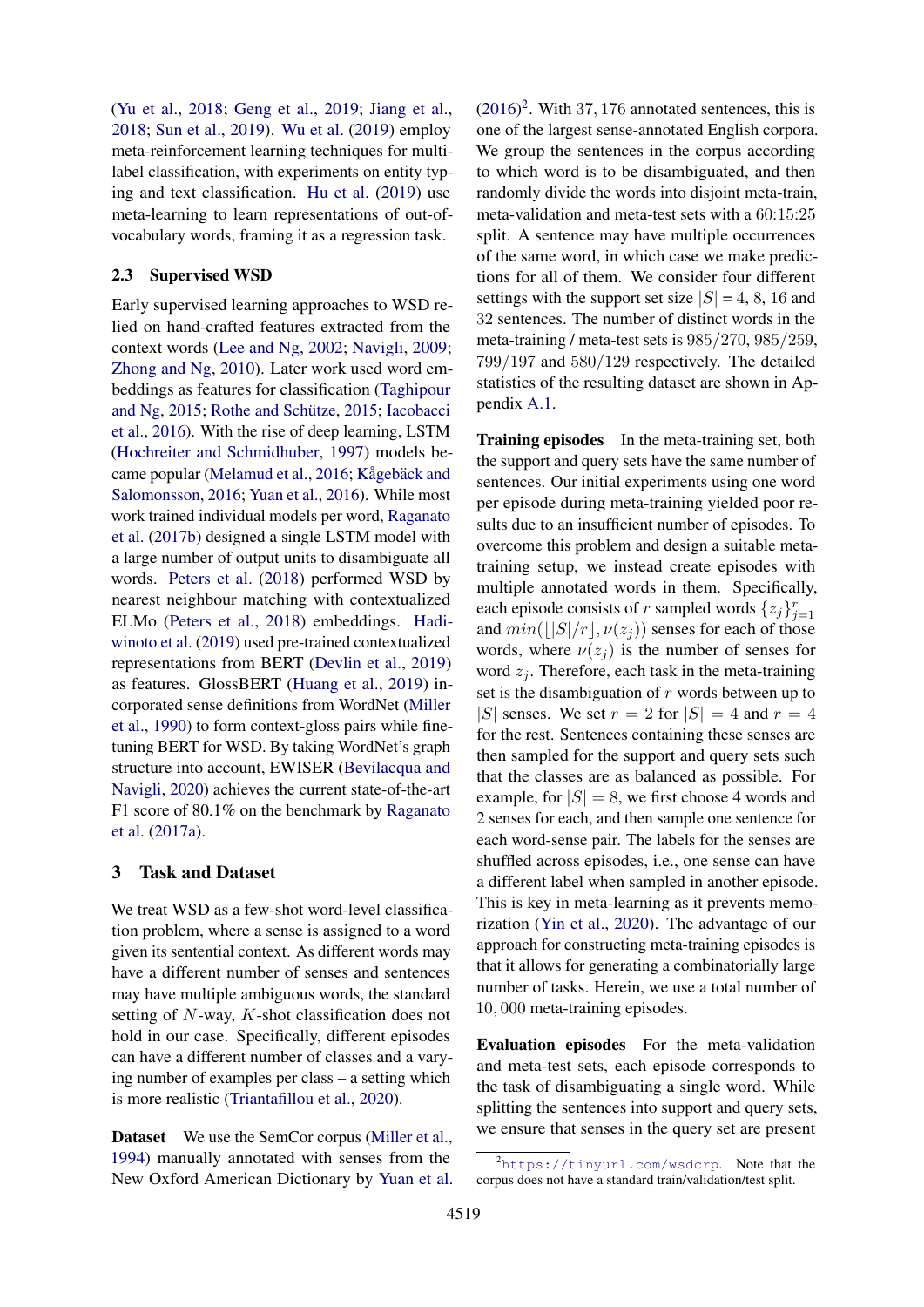in the support set. Furthermore, we only consider words with two or more senses in their query set. The distribution of episodes across different number of senses is shown in Appendix [A.1.](#page-12-0) Note that, unlike the meta-training tasks, our meta-test tasks represent a natural data distribution, therefore allowing us to test our models in a realistic setting.

## 4 Methods

Our models consist of three components: an encoder that takes the words in a sentence as input and produces a contextualized representation for each of them, a hidden linear layer that projects these representations to another space, and an output linear layer that produces the probability distribution over senses. The encoder and the hidden layer are shared across all tasks – we denote this block as  $f_{\theta}$  with shared parameters  $\theta$ . The output layer is randomly initialized for each task  $\mathcal{T}_i$  (i.e. episode) – we denote this as  $g_{\phi_i}$  with parameters  $\phi_i$ .  $\theta$  is meta-learned whereas  $\phi_i$  is independently learned for each task.

### 4.1 Model Architectures

We experiment with three different architectures: (1) a single-layer bidirectional GRU [\(Cho et al.,](#page-8-11) [2014\)](#page-8-11) with GloVe embeddings [\(Pennington et al.,](#page-10-17) [2014\)](#page-10-17) as input that are not fine-tuned; (2) ELMo [\(Peters et al.,](#page-10-14) [2018\)](#page-10-14) embeddings that are not finetuned, followed by an MLP; and (3)  $BERT_{BASE}$ [\(Devlin et al.,](#page-8-9) [2019\)](#page-8-9) that is fine-tuned. The architecture of our three different models – GloVe+GRU, ELMo+MLP and BERT – is shown in Figure [1.](#page-4-0)

#### 4.2 Meta-learning Methods

Prototypical Networks Proposed by [Snell et al.](#page-11-9) [\(2017\)](#page-11-9), prototypical networks is a metric-based approach. An embedding network  $f_{\theta}$  parameterized by  $\theta$  is used to produce a prototype vector for every class as the mean vector of the embeddings of all the support data points for that class. Suppose  $S_c$ denotes the subset of the support set containing examples from class  $c \in C$ , the prototype  $\mu_c$  is:

$$
\boldsymbol{\mu_c} = \frac{1}{|S_c|} \sum_{\boldsymbol{x}_i \in S_c} f_{\boldsymbol{\theta}}(\boldsymbol{x}_i)
$$
 (1)

Given a distance function defined on the embedding space, the distribution over classes for a query point is calculated as a softmax over negative distances to the class prototypes.

We generate the prototypes (one per sense) from the output of the shared block  $f_{\theta}$  for the support examples. Instead of using  $g_{\phi_i}$ , we obtain the probability distribution for the query examples based on the distance function. Parameters  $\theta$  are updated after every episode using the Adam optimizer [\(Kingma and Ba,](#page-9-17) [2015\)](#page-9-17):

$$
\boldsymbol{\theta} \leftarrow \text{Adam}(\mathcal{L}_{\mathcal{T}_i}^q, \boldsymbol{\theta}, \beta) \tag{2}
$$

where  $\mathcal{L}_7^q$  $\frac{q}{l_i}$  is the cross-entropy loss on the query set and  $\beta$  is the *meta learning rate*.

Model-Agnostic Meta-Learning (MAML) MAML [\(Finn et al.,](#page-9-7) [2017\)](#page-9-7) is an optimizationbased approach designed for the N-way, K-shot classification setting. The goal of optimization is to train a model's initial parameters such that it can perform well on a new task after only a few gradient steps on a small amount of data. Tasks are drawn from a distribution  $p(\mathcal{T})$ . The model's parameters are adapted from  $\theta$  to a task  $\mathcal{T}_i$  using gradient descent on  $D_{support}^{(i)}$  to yield  $\theta_i'$ . This step is referred to as inner-loop optimization. With  $m$ gradient steps, the update is:

<span id="page-3-0"></span>
$$
\boldsymbol{\theta}_{i}^{\prime}=U(\mathcal{L}_{\mathcal{T}_{i}}^{s},\boldsymbol{\theta},\alpha,m),\qquad(3)
$$

where U is an optimizer such as SGD,  $\alpha$  is the inner-loop learning rate and  $\mathcal{L}^s_{\mathcal{T}_i}$  is the loss for the task computed on  $D_{support}^{(i)}$ . The meta-objective is to have  $f_{\theta_i^t}$  generalize well across tasks from  $p(\mathcal{T})$ :

$$
J(\boldsymbol{\theta}) = \sum_{\mathcal{T}_i \sim p(\mathcal{T})} \mathcal{L}_{\mathcal{T}_i}^q(f_{U(\mathcal{L}_{\mathcal{T}_i}^s, \boldsymbol{\theta}, \alpha, m)}).
$$
 (4)

where the loss  $\mathcal{L}_7^q$  $\frac{q}{\tau_i}$  is computed on  $D_{query}^{(i)}$ . The meta-optimization, or outer-loop optimization, does the update with the outer-loop learning rate  $\beta$ :

$$
\boldsymbol{\theta} \leftarrow \boldsymbol{\theta} - \beta \nabla_{\boldsymbol{\theta}} \sum_{\mathcal{T}_i \sim p(\mathcal{T})} \mathcal{L}_{\mathcal{T}_i}^q(f_{\boldsymbol{\theta}'_i}) \tag{5}
$$

This involves computing second-order gradients, i.e., the backward pass works through the update step in Equation  $3 - a$  $3 - a$  computationally expensive process. [Finn et al.](#page-9-7) [\(2017\)](#page-9-7) propose a first-order approximation, called FOMAML, which computes the gradients with respect to  $\theta_i'$  rather than  $\theta$ . The outer-loop optimization step thus reduces to:

$$
\boldsymbol{\theta} \leftarrow \boldsymbol{\theta} - \beta \sum_{\mathcal{T}_i \sim p(\mathcal{T})} \nabla_{\boldsymbol{\theta}_i'} \mathcal{L}_{\mathcal{T}_i}^q(f_{\boldsymbol{\theta}_i'}) \tag{6}
$$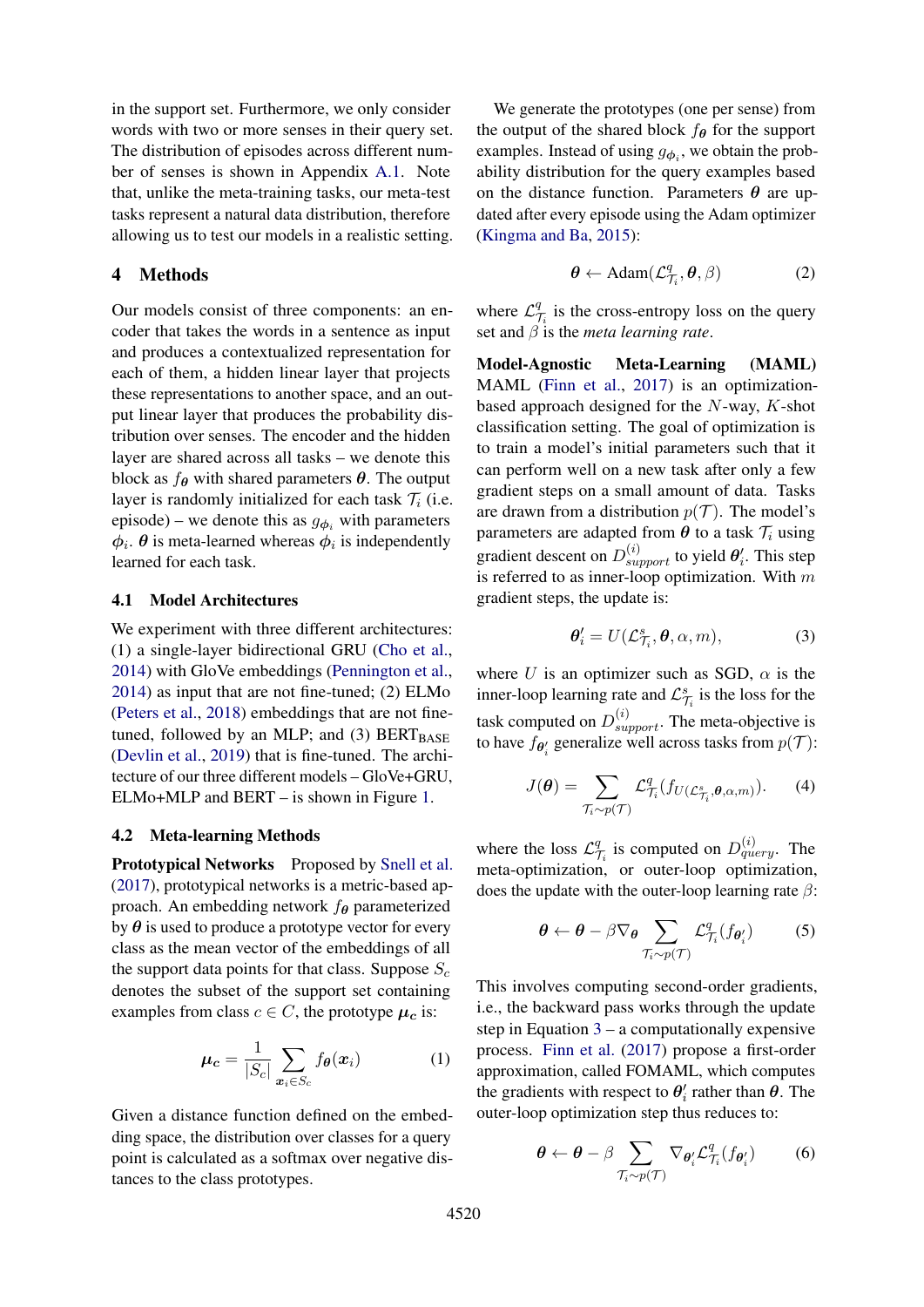<span id="page-4-0"></span>

Figure 1: Model architecture showing the shared encoder, the shared linear layer and the task-specific linear layer. The inputs are words  $w_1, w_2, ..., w_n$  of a sentence.

FOMAML does not generalize outside the Nway, K-shot setting, since it assumes a fixed number of classes across tasks. We therefore extend it with output layer parameters  $\phi_i$  that are adapted per task. During the inner-loop for each task, the optimization is performed as follows:

$$
\boldsymbol{\theta}'_i, \boldsymbol{\phi}'_i \leftarrow \text{SGD}(\mathcal{L}_{\mathcal{T}_i}^s, \boldsymbol{\theta}, \boldsymbol{\phi}_i, \alpha, \gamma, m) \qquad (7)
$$

where  $\alpha$  and  $\gamma$  are the learning rates for the shared block and output layer respectively. We introduce different learning rates because the output layer is randomly initialized per task and thus needs to learn aggressively, whereas the shared block already has past information and can thus learn slower. We refer to  $\alpha$  as the *learner learning rate* and γ as the *output learning rate*. The outer-loop optimization uses Adam:

$$
\boldsymbol{\theta} \leftarrow \text{Adam}\left(\sum_{i} \mathcal{L}_{\mathcal{T}_i}^q(\boldsymbol{\theta}_i', \boldsymbol{\phi}_i'), \beta\right) \qquad (8)
$$

where the gradients of  $\mathcal{L}_7^q$  $\frac{q}{\tau_i}$  are computed with respect to  $\theta'_i$ ,  $\beta$  is the *meta learning rate*, and the sum over  $i$  is for all tasks in the batch.

ProtoMAML [Snell et al.](#page-11-9) [\(2017\)](#page-11-9) show that with Euclidean distance metric, prototypical networks are equivalent to a linear model with the following parameters:  $w_c = 2\mu_c$  and  $b_c = -\mu_c^T \mu_c$ , where  $w_c$  and  $b_c$  are the weights and biases for the output unit corresponding to class c. [Triantafillou et al.](#page-11-5) [\(2020\)](#page-11-5) combine the strengths of prototypical networks and MAML by initializing the final layer of the classifier in each episode with these prototypical network-equivalent weights and biases and continue to learn with MAML, thus proposing a hybrid approach referred to as ProtoMAML. Similarly, using FOMAML would yield ProtoFO-MAML. While updating  $\theta$ , they allow the gradients to flow through the linear layer initialization.

We construct the prototypes from the output from  $f_{\theta}$  for the support examples. The parameters  $\phi_i$  are initialized as described above. The learning then proceeds as in (FO)MAML; the only difference being that  $\gamma$  need not be too high owing to the good initialization. Proto(FO)MAML thus supports a varying number of classes per task.

### 4.3 Baseline Methods

Majority-sense baseline This baseline always predicts the most frequent sense in the support set. Hereafter, we refer to it as *MajoritySenseBaseline*.

Nearest neighbor classifier This model predicts the sense of a query instance as the sense of its nearest neighbor from the support set in terms of cosine distance. We perform nearest neighbor matching with the ELMo embeddings of the words as well as with their BERT outputs but not with GloVe embeddings since they are the same for all senses. We refer to this baseline as *NearestNeighbor*.

Non-episodic training It is a single model that is trained on all tasks without any distinction between them – it merges support and query sets, and is trained using mini-batching. The output layer is thus not task-dependent and the number of output units is equal to the total number of senses in the dataset. The softmax at the output layer is taken only over the relevant classes within the mini-batch. Instead of  $\phi_i$  per task, we now have a single  $\phi$ . During training, the parameters are updated per mini-batch as:

$$
\boldsymbol{\theta}, \boldsymbol{\phi} \leftarrow \text{Adam}(\mathcal{L}_{\mathcal{T}_i}, \boldsymbol{\theta}, \boldsymbol{\phi}, \alpha) \tag{9}
$$

where  $\alpha$  is the learning rate. During the metatesting phase, we independently fine-tune the trained model on the support sets of each of the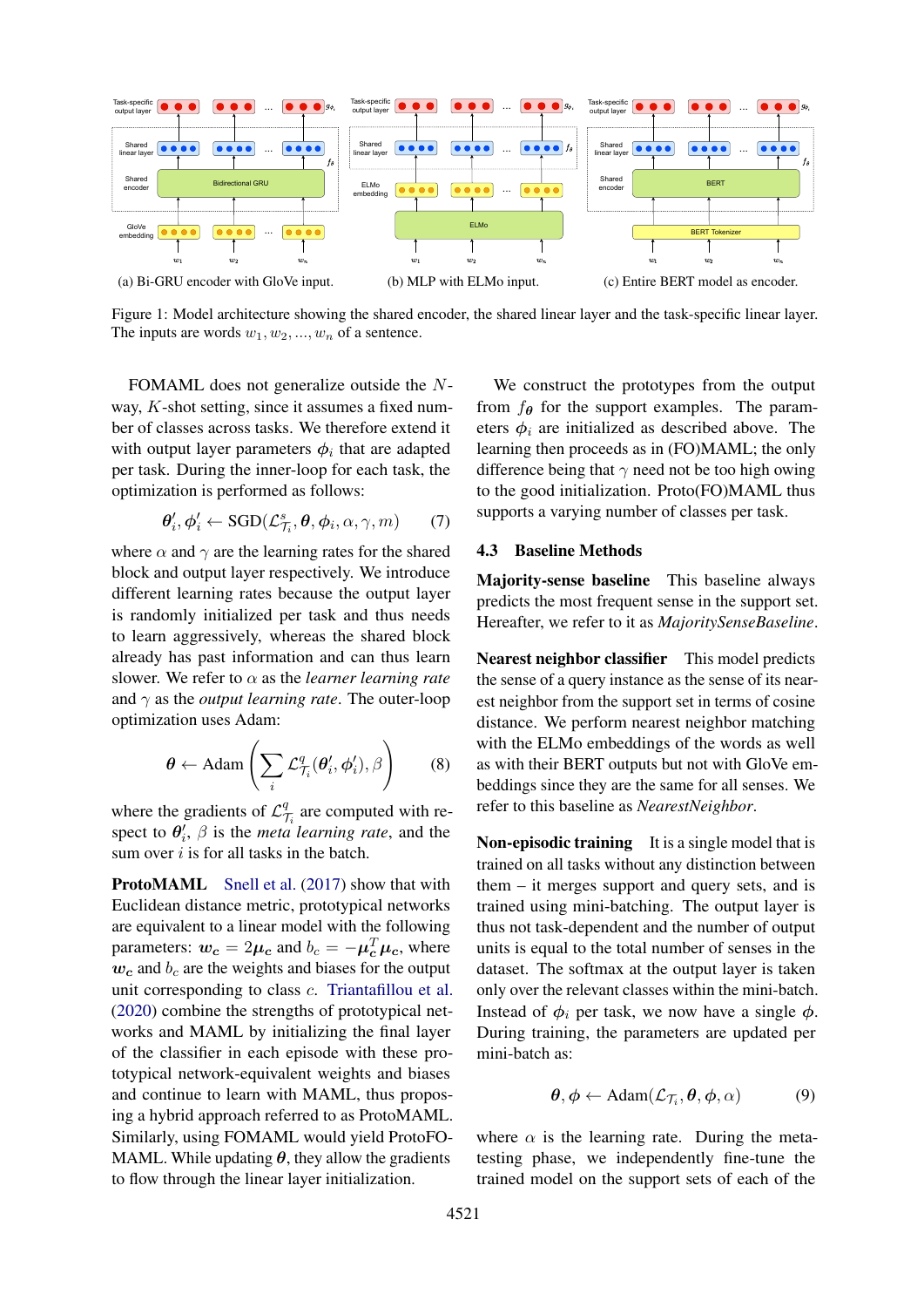tasks (in an episodic fashion) as follows:

$$
\boldsymbol{\theta}'_i, \boldsymbol{\phi}'_i \leftarrow \text{SGD}(\mathcal{L}_{\mathcal{T}_i}, \boldsymbol{\theta}, \boldsymbol{\phi}, \alpha, \gamma, m) \tag{10}
$$

where the loss is computed on the support examples,  $\alpha$  is the *learner learning rate* as before and  $\gamma$ is the *output learning rate*. We refer to this model as *NE-Baseline*.

Episodic fine-tuning baseline For each of the meta-learning methods, we include a variant that only performs meta-testing starting from a randomly initialized model. It is equivalent to training from scratch on the support examples of each episode. We prepend the prefix *EF-* to denote this.

# 5 Experiments and Results

## 5.1 Experimental setup

We use the meta-validation set to choose the best hyperparameters for the models. The chosen evaluation metric is the average of the macro F1 scores across all words in the meta-validation set. We report the same metric on the meta-test set. We employ early stopping by terminating training if the metric does not improve over two epochs. The size of the hidden state in GloVe+GRU is 256, and the size of the shared linear layer is 64, 256 and 192 for GloVe+GRU, ELMo+MLP and BERT respectively. The shared linear layer's activation function is *tanh* for GloVe+GRU, and *ReLU* for ELMo+MLP and BERT. For FOMAML, ProtoFOMAML and ProtoMAML, the batch size is set to 16 tasks. The output layer for these is initialized anew in every episode, whereas in NE-Baseline it has a fixed number of 5612 units. We use the higher package [\(Grefenstette et al.,](#page-9-18) [2019\)](#page-9-18) to implement the MAML variants.

#### 5.2 Results

In Table [1,](#page-6-0) we report macro F1 scores averaged over all words in the meta-test set. We report the mean and standard deviation from five independent runs. We note that the results are not directly comparable across  $|S|$  setups as, by their formulation, they involve different meta-test episodes.

GloVe+GRU All meta-learning methods perform better than their EF counterparts, indicating successful learning from the meta-training set. FO-MAML fails to outperform NE-Baseline as well as the EF versions of the other meta-learning methods when  $|S| = 8, 16, 32$ . Interestingly, solely metatesting is often better than NE-Baseline model

which shows that the latter does not effectively transfer knowledge from the meta-training set. ProtoNet is the best-performing model (except when  $|S| = 8$ ), with ProtoMAML being a close second.

ELMo+MLP The scores for NearestNeighbor, NE-Baseline and the EF methods are higher compared to GloVe-based models, which can be attributed to the input embeddings being contextual. ProtoNet and ProtoFOMAML still improve over their EF counterparts due to meta-training. Proto-FOMAML outperforms other methods for all  $|S|$ , and FOMAML is comparatively weak.

**BERT** The scores for all methods are higher than in case of the previous architectures, except for NE-Baseline and FOMAML. BERT-based ProtoNet, as well as ProtoFOMAML, outperform all other approaches for all |S|. Furthermore, ProtoFOMAML is superior to ProtoNet for  $|S| = 4, 8$  and vice versa for  $|S| = 16, 32$ . Overall, across architectures, we see that NE-Baseline and FOMAML consistently underperform, whereas ProtoNet and ProtoFOMAML are the most effective methods. Moreover, they achieve a high disambiguation performance with as few as 4 training examples, which in many cases approaches a one-shot classification setting for individual senses (see Appendix [A.1\)](#page-12-0). The models are also relatively stable as indicated by the low standard deviations across runs.

Effect of second-order gradients We further experiment with ProtoMAML, including secondorder gradients. In Table [2,](#page-7-0) we report its F1 scores alongside ProtoNet and ProtoFOMAML. For BERT, we train ProtoMAML while fine-tuning only the top layer and only for one inner-loop update step due to its high computational cost. We also train an equivalent ProtoFOMAML variant for a fair comparison. We can observe that ProtoMAML obtains scores similar to ProtoFO-MAML in most cases, indicating the effectiveness of the first-order approximation. ProtoFOMAML achieves higher scores than ProtoMAML in some cases, perhaps due to an overfitting effect induced by the latter. In light of these results, we argue that first-order ProtoFOMAML suffices for this task.

#### 5.3 Analysis

Effect of number of episodes We first investigate whether using more meta-training episodes always translates to higher performance. We plot the average macro F1 score for one of our high-scoring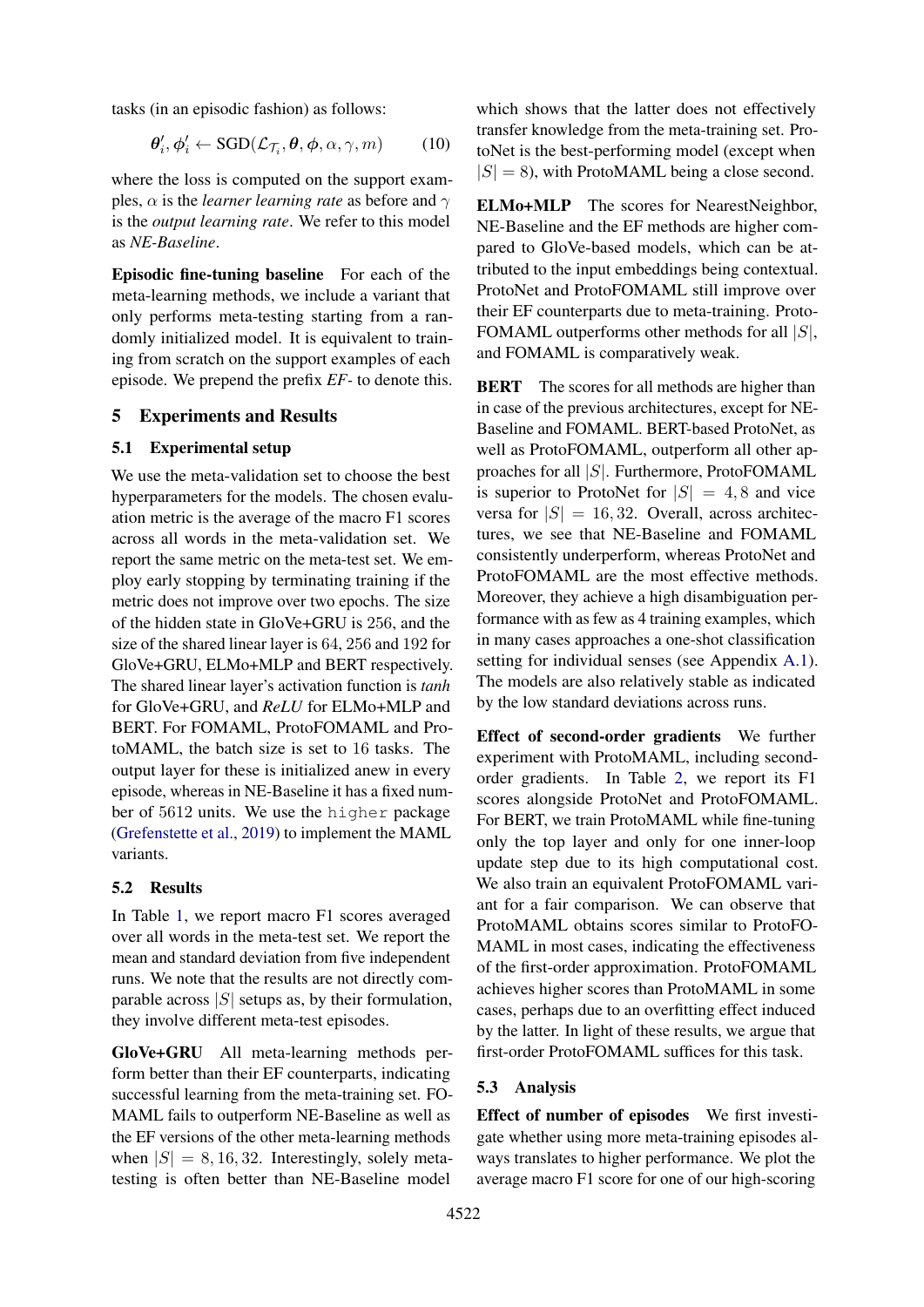<span id="page-6-0"></span>

| Embedding/<br><b>Encoder</b> | <b>Method</b>                                                                                                                   | $ S =4$                                                                                                                                                  | $ S =8$                                                                                                                                                  | <b>Average macro F1 score</b><br>$ S  = 16$                                                                                                              | $ S  = 32$                                                                                                                                               |
|------------------------------|---------------------------------------------------------------------------------------------------------------------------------|----------------------------------------------------------------------------------------------------------------------------------------------------------|----------------------------------------------------------------------------------------------------------------------------------------------------------|----------------------------------------------------------------------------------------------------------------------------------------------------------|----------------------------------------------------------------------------------------------------------------------------------------------------------|
|                              | MajoritySenseBaseline                                                                                                           | 0.247                                                                                                                                                    | 0.259                                                                                                                                                    | 0.264                                                                                                                                                    | 0.261                                                                                                                                                    |
| GloVe+GRU                    | NearestNeighbor<br>NE-Baseline<br>EF-ProtoNet<br><b>EF-FOMAML</b><br>EF-ProtoFOMAML<br>ProtoNet<br>FOMAML                       | $0.532 \pm 0.007$<br>$0.522 \pm 0.008$<br>$0.376 \pm 0.011$<br>$0.519 \pm 0.006$<br>$0.579 \pm 0.004$<br>$0.536 \pm 0.007$                               | $0.507 \pm 0.005$<br>$0.539 + 0.009$<br>$0.341 \pm 0.002$<br>$0.529 \pm 0.010$<br>$0.601 \pm 0.003$<br>$0.418 \pm 0.005$                                 | $0.479 \pm 0.004$<br>$0.538 \pm 0.003$<br>$0.321 \pm 0.004$<br>$0.540 \pm 0.004$<br>$0.633 \pm 0.008$<br>$0.392 \pm 0.007$                               | $0.451 \pm 0.009$<br>$0.562 \pm 0.005$<br>$0.303 \pm 0.005$<br>$0.553 \pm 0.009$<br>$0.654 \pm 0.004$<br>$0.375 \pm 0.005$                               |
|                              | ProtoFOMAML                                                                                                                     | $0.577 \pm 0.011$                                                                                                                                        | $0.616 \pm 0.005$                                                                                                                                        | $0.626 \pm 0.005$                                                                                                                                        | $0.631 \pm 0.008$                                                                                                                                        |
| ELMo+MLP                     | NearestNeighbor<br>NE-Baseline<br>EF-ProtoNet<br><b>EF-FOMAML</b><br>EF-ProtoFOMAML<br>ProtoNet<br><b>FOMAML</b><br>ProtoFOMAML | 0.624<br>$0.624 \pm 0.013$<br>$0.609 \pm 0.008$<br>$0.463 \pm 0.004$<br>$0.604 \pm 0.004$<br>$0.656 \pm 0.006$<br>$0.642 \pm 0.009$<br>$0.670 \pm 0.005$ | 0.641<br>$0.640 \pm 0.012$<br>$0.635 \pm 0.004$<br>$0.414 \pm 0.006$<br>$0.621\pm0.004$<br>$0.688 \pm 0.004$<br>$0.589 \pm 0.010$<br>$0.700 \pm 0.004$   | 0.645<br>$0.633 \pm 0.001$<br>$0.661 \pm 0.004$<br>$0.383 \pm 0.003$<br>$0.623 \pm 0.008$<br>$0.709 \pm 0.006$<br>$0.587 \pm 0.012$<br>$0.724 \pm 0.003$ | 0.654<br>$0.614 \pm 0.008$<br>$0.683 \pm 0.003$<br>$0.352\pm0.003$<br>$0.611 \pm 0.005$<br>$0.731 \pm 0.006$<br>$0.575 \pm 0.016$<br>$0.737 \pm 0.007$   |
| <b>BERT</b>                  | NearestNeighbor<br>NE-Baseline<br>EF-ProtoNet<br><b>EF-FOMAML</b><br>EF-ProtoFOMAML<br>ProtoNet<br><b>FOMAML</b><br>ProtoFOMAML | 0.681<br>$0.467 \pm 0.157$<br>$0.594 \pm 0.008$<br>$0.445 \pm 0.009$<br>$0.618 \pm 0.013$<br>$0.696 \pm 0.011$<br>$0.676 \pm 0.018$<br>$0.719 \pm 0.005$ | 0.704<br>$0.599 \pm 0.023$<br>$0.655 \pm 0.004$<br>$0.522 \pm 0.007$<br>$0.662 \pm 0.006$<br>$0.750 \pm 0.008$<br>$0.550 \pm 0.011$<br>$0.756 \pm 0.007$ | 0.716<br>$0.539 \pm 0.025$<br>$0.682 \pm 0.005$<br>$0.450 \pm 0.008$<br>$0.654 \pm 0.009$<br>$0.755 \pm 0.002$<br>$0.476 \pm 0.010$<br>$0.744 \pm 0.007$ | 0.741<br>$0.473 \pm 0.015$<br>$0.721 \pm 0.009$<br>$0.393 \pm 0.002$<br>$0.665 \pm 0.009$<br>$0.766 \pm 0.003$<br>$0.436 \pm 0.014$<br>$0.761 \pm 0.005$ |

Table 1: Average macro F1 scores of the meta-test words.

<span id="page-6-1"></span>

Figure 2: Average macro F1 score of ProtoNet+BERT as the number of meta-training episodes increases.

models – ProtoNet with BERT – as the number of meta-training episodes increases (Figure [2\)](#page-6-1). The shaded region shows one standard deviation from the mean, obtained over five runs. Different  $|S|$ setups reach peaks at different data sizes; however, overall, the largest gains come with a minimum of around 8, 000 episodes.

Effect of number of senses To investigate the variation in performance with the number of senses, in Figure [3,](#page-7-1) we plot the macro F1 scores obtained

from ProtoNet with BERT, averaged over words with a given number of senses in the meta-test set. We see a trend where the score reduces as the number of senses increase. Words with more senses seem to benefit from a higher support set size. For a word with 8 senses, the  $|S| = 32$  case is roughly a 4-shot problem whereas it is roughly a 2 shot and 1-shot problem for  $|S| = 16$  and  $|S| = 8$ respectively. In this view, the disambiguation of words with many senses improves with  $|S|$  due to an increase in the effective number of shots.

Challenging cases Based on the 10 words that obtain the lowest macro F1 scores with ProtoNet with GloVe+GRU (Appendix [A.4\)](#page-12-1), we see that verbs are the most challenging words to disambiguate without the advantage of pre-trained models and their disambiguation improves as  $|S|$  increases.

## 6 Discussion

Our results demonstrate that meta-learning outperforms the corresponding models trained in a non-episodic fashion when applied in a few-shot learning setting – a finding consistent for all  $|S|$ setups. Using the BERT-based models, we obtain up to 72% average macro F1 score with as few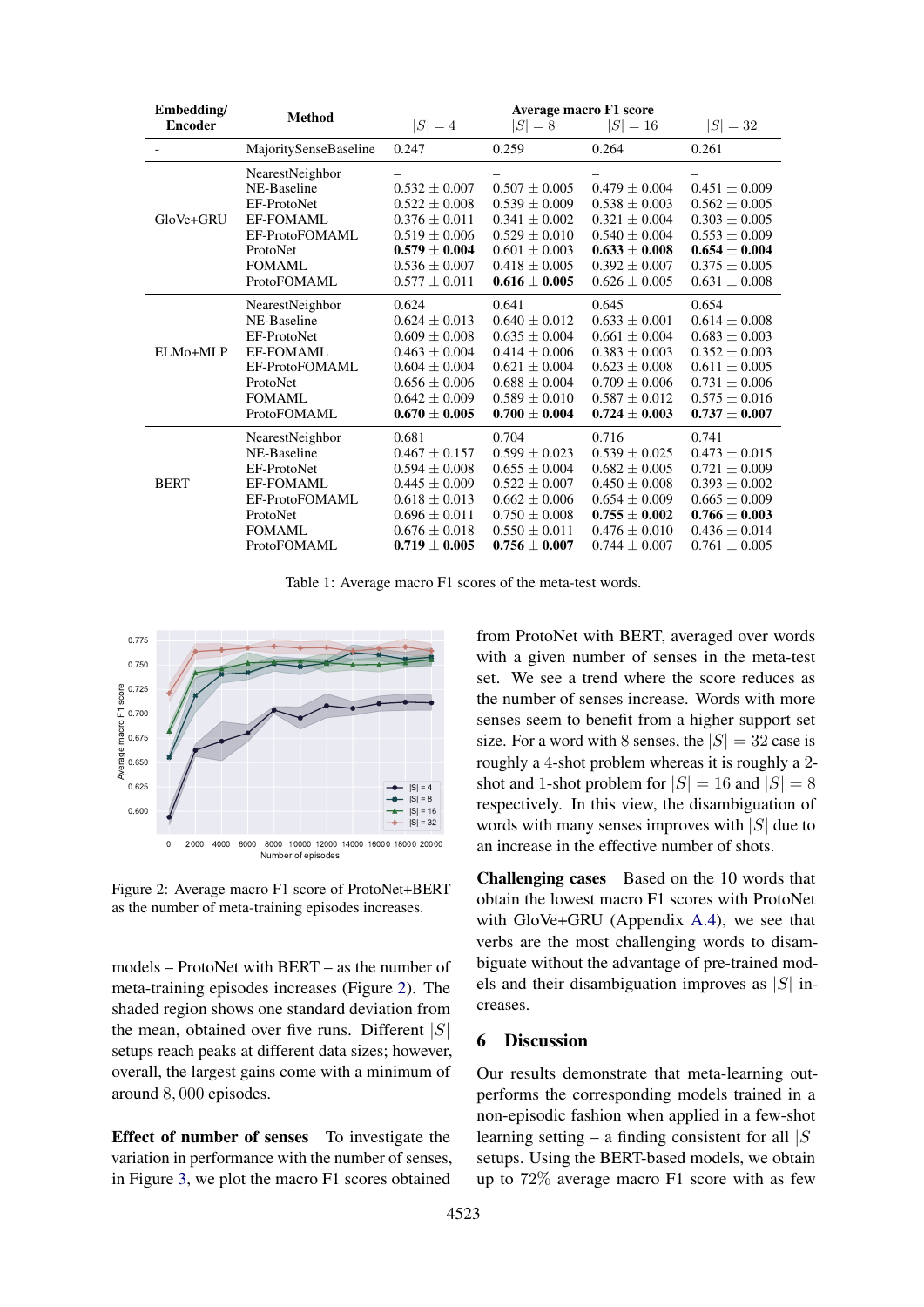<span id="page-7-0"></span>

| Embedding/     | <b>Method</b>   | Average macro F1 score |                   |                 |                   |  |
|----------------|-----------------|------------------------|-------------------|-----------------|-------------------|--|
| <b>Encoder</b> |                 | $ S =4$                | $ S =8$           | $ S  = 16$      | $ S  = 32$        |  |
| GloVe+GRU      | <b>ProtoNet</b> | $0.579 + 0.004$        | $0.601 + 0.003$   | $0.633 + 0.008$ | $0.654 \pm 0.004$ |  |
|                | ProtoFOMAML     | $0.577 + 0.011$        | $0.616 + 0.005$   | $0.626 + 0.005$ | $0.631 + 0.008$   |  |
|                | ProtoMAML       | $0.579 + 0.006$        | $0.617 + 0.005$   | $0.629 + 0.006$ | $0.633 \pm 0.006$ |  |
| ELM0+MLP       | <b>ProtoNet</b> | $0.656 + 0.006$        | $0.688 + 0.004$   | $0.709 + 0.006$ | $0.731 + 0.006$   |  |
|                | ProtoFOMAML     | $0.670 \pm 0.005$      | $0.700 + 0.004$   | $0.724 + 0.003$ | $0.737 + 0.007$   |  |
|                | ProtoMAML       | $0.671 + 0.006$        | $0.702 + 0.006$   | $0.722 + 0.004$ | $0.735 \pm 0.008$ |  |
| <b>BERT</b>    | ProtoNet        | $0.696 \pm 0.011$      | $0.750 + 0.008$   | $0.755 + 0.002$ | $0.766 \pm 0.003$ |  |
|                | ProtoFOMAML*    | $0.697 + 0.013$        | $0.750 \pm 0.005$ | $0.741 + 0.007$ | $0.754 + 0.006$   |  |
|                | ProtoMAML*      | $0.690 \pm 0.003$      | $0.736 + 0.004$   | $0.737 + 0.006$ | $0.752 \pm 0.006$ |  |

Table 2: Average macro F1 scores of the meta-test words for second-order gradient model variants as well as ProtoNet. (\*Only the top layer fine-tuned and for only one inner-loop step)

<span id="page-7-1"></span>

Figure 3: Bar plot of macro F1 scores averaged over words with a given number of senses.

as 4 examples, and closely approach the reported state-of-the-art performance<sup>[3](#page-7-2)</sup> with  $|S| = \{16, 32\}.$ 

The success of meta-learning is particularly evident with GloVe+GRU. GloVe embeddings are sense-agnostic and yet, ProtoNet, ProtoFOMAML and ProtoMAML approach the performance of some ELMo-based models, which enjoy the benefit of contextualization via large-scale pretraining.

Although contextualized representations from ELMo and BERT already contain information relevant to our task, integrating them into a metalearning framework allows these models to substantially improve performance. To illustrate the advantage that meta-learning brings, we provide example t-SNE visualizations [\(van der Maaten and](#page-10-18) [Hinton,](#page-10-18) [2008\)](#page-10-18) of the original ELMo embeddings and those generated by ProtoNet based on ELMo (Figure [4\)](#page-8-12). The representations from ProtoNet are more accurately clustered with respect to the senses than the original ELMo representations. ProtoNet thus effectively learns to disambiguate new words, i.e. separate the senses into clusters, thereby improving upon ELMo embeddings. We provide further t-SNE visualizations in Appendix [A.6.](#page-13-0)

The success of ProtoNet and ProtoFOMAML can be in part attributed to the nature of the problem – WSD lends itself well to modeling approaches

based on similarity [\(Navigli,](#page-10-0) [2009;](#page-10-0) [Peters et al.,](#page-10-14) [2018\)](#page-10-14). Their relative ranking, however, depends on the architecture and the value of  $|S|$ . ELMo+MLP has the simplest architecture and ProtoFOMAML – an optimization-based method – performs best. For GloVe+GRU and BERT, which are more complex architectures, lower-shot settings benefit from ProtoFOMAML and higher-shot settings from ProtoNet. The reasons for this effect, however, remain to be investigated in future work.

Our experiments further highlight the weakness of FOMAML when applied beyond the N-way, K-shot setting. This may be due to the fact that the number of "new" output parameters in each episode is much greater than the number of support examples. Informed output layer initialization in Proto(FO)MAML is therefore important for effective learning in such scenarios. A similar problem with FOMAML is also pointed out by [Bansal et al.](#page-8-6) [\(2019\)](#page-8-6), who design a differentiable parameter generator for the output layer.

# 7 Conclusion

Few-shot learning is a key capability for AI to reach human-like performance. The development of meta-learning methods is a promising step in this direction. We demonstrated the ability of metalearning to disambiguate new words when only a

<span id="page-7-2"></span><sup>&</sup>lt;sup>3</sup>Not a direct comparison due to different data splits.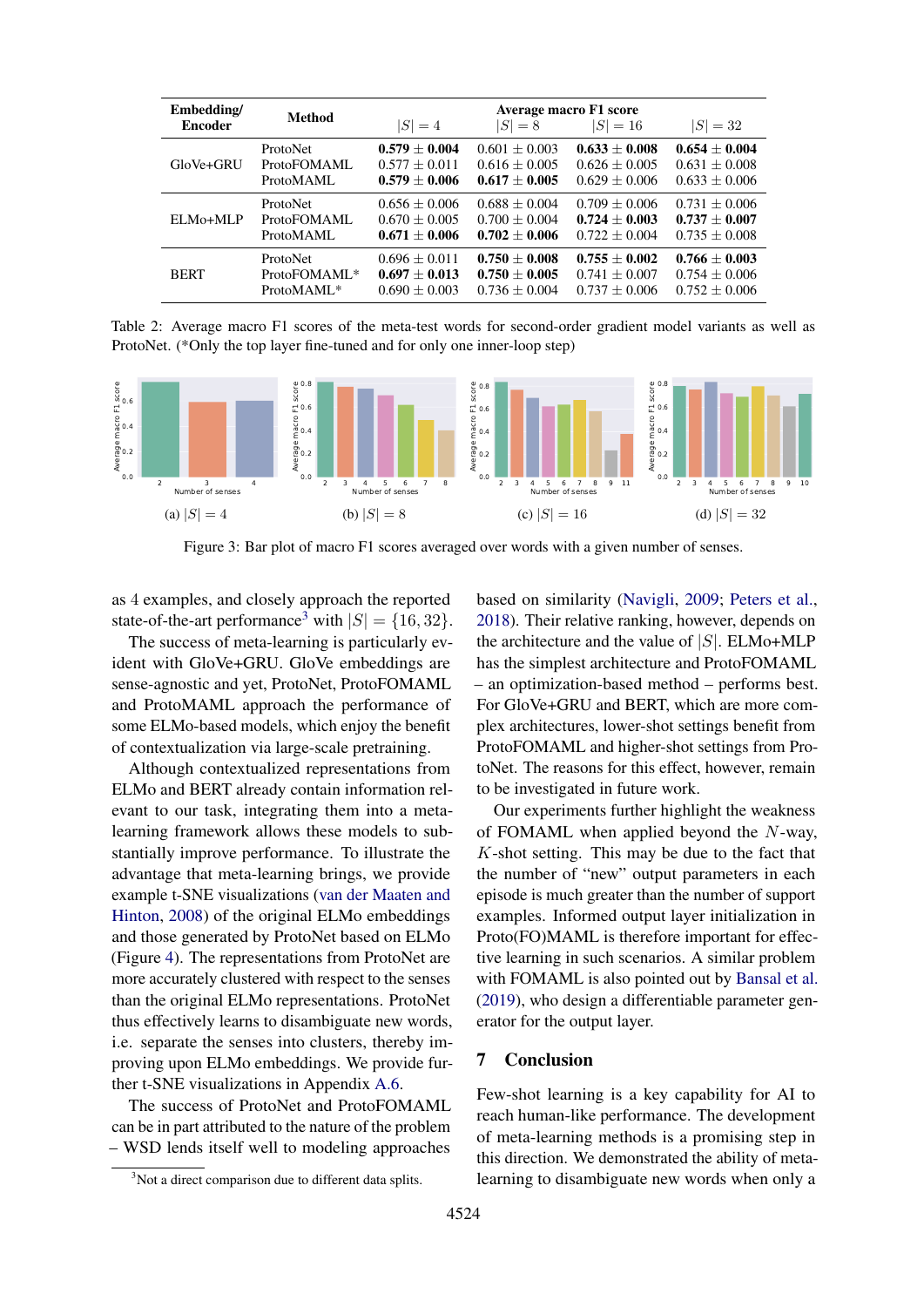<span id="page-8-12"></span>

Figure 4: t-SNE visualizations comparing ELMo embeddings (left) against representations generated by ProtoNet with ELMo+MLP (right) for the word 'field'.

handful of labeled examples are available. Given the data scarcity in WSD and the need for few-shot model adaptation to specific domains, we believe that meta-learning can yield a more general and widely applicable disambiguation model than traditional approaches. Interesting avenues to explore further would be a generalization of our models to disambiguation in different domains, to a multilingual scenario or to an altogether different task.

### References

- <span id="page-8-1"></span>Eneko Agirre, Oier López de Lacalle, and Aitor Soroa. 2014. [Random walks for knowledge-based word](https://doi.org/10.1162/COLI_a_00164) [sense disambiguation.](https://doi.org/10.1162/COLI_a_00164) *Computational Linguistics*, 40(1):57–84.
- <span id="page-8-4"></span>Ferran Alet, Martin F. Schneider, Tomas Lozano-Perez, and Leslie Pack Kaelbling. 2020. [Meta-learning cu](https://openreview.net/forum?id=BygdyxHFDS)[riosity algorithms.](https://openreview.net/forum?id=BygdyxHFDS) In *International Conference on Learning Representations*.
- <span id="page-8-6"></span>Trapit Bansal, Rishikesh Jha, and Andrew McCallum. 2019. [Learning to few-shot learn across diverse nat](https://arxiv.org/abs/1911.03863)[ural language classification tasks.](https://arxiv.org/abs/1911.03863) *arXiv preprint arXiv:1911.03863*.
- <span id="page-8-3"></span>Y. Bengio, S. Bengio, and J. Cloutier. 1991. [Learn](https://doi.org/10.1109/IJCNN.1991.155621)[ing a synaptic learning rule.](https://doi.org/10.1109/IJCNN.1991.155621) In *IJCNN-91-Seattle International Joint Conference on Neural Networks*, volume ii, pages 969 vol.2–.
- <span id="page-8-10"></span>Michele Bevilacqua and Roberto Navigli. 2020. [Break](https://doi.org/10.18653/v1/2020.acl-main.255)[ing through the 80% glass ceiling: Raising the state](https://doi.org/10.18653/v1/2020.acl-main.255) [of the art in word sense disambiguation by incor](https://doi.org/10.18653/v1/2020.acl-main.255)[porating knowledge graph information.](https://doi.org/10.18653/v1/2020.acl-main.255) In *Proceedings of the 58th Annual Meeting of the Association for Computational Linguistics*, pages 2854–2864, Online. Association for Computational Linguistics.
- <span id="page-8-8"></span>Samuel R. Bowman, Gabor Angeli, Christopher Potts, and Christopher D. Manning. 2015. A large annotated corpus for learning natural language inference. In *Proceedings of the 2015 Conference on Empirical Methods in Natural Language Processing (EMNLP)*. Association for Computational Linguistics.
- <span id="page-8-2"></span>Rich Caruana. 1993. [Multitask learning: A knowledge](https://doi.org/10.1016/b978-1-55860-307-3.50012-5)[based source of inductive bias.](https://doi.org/10.1016/b978-1-55860-307-3.50012-5) In *Machine Learning, Proceedings of the Tenth International Conference, University of Massachusetts, Amherst, MA, USA, June 27-29, 1993*, pages 41–48. Morgan Kaufmann.
- <span id="page-8-0"></span>Yee Seng Chan, Hwee Tou Ng, and David Chiang. 2007. [Word sense disambiguation improves statisti](https://www.aclweb.org/anthology/P07-1005)[cal machine translation.](https://www.aclweb.org/anthology/P07-1005) In *Proceedings of the 45th Annual Meeting of the Association of Computational Linguistics*, pages 33–40, Prague, Czech Republic. Association for Computational Linguistics.
- <span id="page-8-7"></span>Mingyang Chen, Wen Zhang, Wei Zhang, Qiang Chen, and Huajun Chen. 2019. [Meta relational learning](https://doi.org/10.18653/v1/D19-1431) [for few-shot link prediction in knowledge graphs.](https://doi.org/10.18653/v1/D19-1431) In *Proceedings of the 2019 Conference on Empirical Methods in Natural Language Processing and the 9th International Joint Conference on Natural Language Processing (EMNLP-IJCNLP)*, pages 4217– 4226, Hong Kong, China. Association for Computational Linguistics.
- <span id="page-8-11"></span>Kyunghyun Cho, Bart van Merriënboer, Caglar Gulcehre, Dzmitry Bahdanau, Fethi Bougares, Holger Schwenk, and Yoshua Bengio. 2014. [Learning](https://doi.org/10.3115/v1/D14-1179) [phrase representations using RNN encoder–decoder](https://doi.org/10.3115/v1/D14-1179) [for statistical machine translation.](https://doi.org/10.3115/v1/D14-1179) In *Proceedings of the 2014 Conference on Empirical Methods in Natural Language Processing (EMNLP)*, pages 1724– 1734, Doha, Qatar. Association for Computational Linguistics.
- <span id="page-8-9"></span>Jacob Devlin, Ming-Wei Chang, Kenton Lee, and Kristina Toutanova. 2019. [BERT: Pre-training of](https://doi.org/10.18653/v1/N19-1423) [deep bidirectional transformers for language under](https://doi.org/10.18653/v1/N19-1423)[standing.](https://doi.org/10.18653/v1/N19-1423) In *Proceedings of the 2019 Conference of the North American Chapter of the Association for Computational Linguistics: Human Language Technologies, Volume 1 (Long and Short Papers)*, pages 4171–4186, Minneapolis, Minnesota. Association for Computational Linguistics.
- <span id="page-8-5"></span>Zi-Yi Dou, Keyi Yu, and Antonios Anastasopoulos. 2019. [Investigating meta-learning algorithms for](https://doi.org/10.18653/v1/D19-1112) [low-resource natural language understanding tasks.](https://doi.org/10.18653/v1/D19-1112) In *Proceedings of the 2019 Conference on Empirical Methods in Natural Language Processing and the*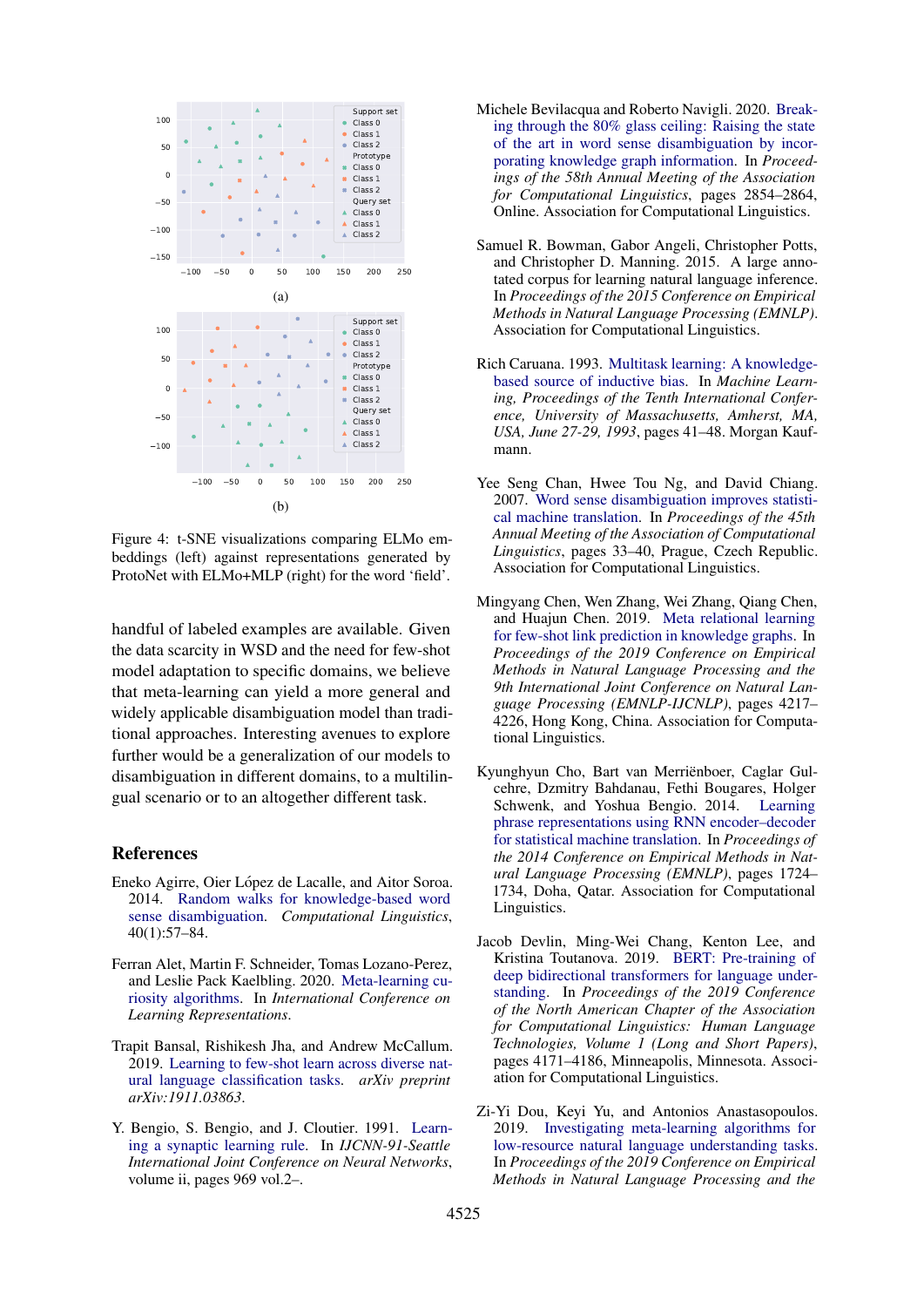*9th International Joint Conference on Natural Language Processing (EMNLP-IJCNLP)*, pages 1192– 1197, Hong Kong, China. Association for Computational Linguistics.

- <span id="page-9-5"></span>Yan Duan, John Schulman, Xi Chen, Peter L Bartlett, Ilya Sutskever, and Pieter Abbeel. 2016. RL<sup>2</sup>[: Fast](https://arxiv.org/abs/1611.02779) [reinforcement learning via slow reinforcement learn](https://arxiv.org/abs/1611.02779)[ing.](https://arxiv.org/abs/1611.02779) *arXiv preprint arXiv:1611.02779*.
- <span id="page-9-7"></span>Chelsea Finn, Pieter Abbeel, and Sergey Levine. 2017. [Model-agnostic meta-learning for fast adaptation of](http://proceedings.mlr.press/v70/finn17a.html) [deep networks.](http://proceedings.mlr.press/v70/finn17a.html) In *Proceedings of the 34th International Conference on Machine Learning*, volume 70 of *Proceedings of Machine Learning Research*, pages 1126–1135, International Convention Centre, Sydney, Australia. PMLR.
- <span id="page-9-3"></span>Tomaso Fontanini, Eleonora Iotti, Luca Donati, and MetalGAN: Multi-domain label-less image synthesis using cGANs and metalearning. *Neural Networks*, 131:185–200.
- <span id="page-9-9"></span>Ruiying Geng, Binhua Li, Yongbin Li, Xiaodan Zhu, Ping Jian, and Jian Sun. 2019. [Induction networks](https://doi.org/10.18653/v1/D19-1403) [for few-shot text classification.](https://doi.org/10.18653/v1/D19-1403) In *Proceedings of the 2019 Conference on Empirical Methods in Natural Language Processing and the 9th International Joint Conference on Natural Language Processing (EMNLP-IJCNLP)*, pages 3904–3913, Hong Kong, China. Association for Computational Linguistics.
- <span id="page-9-18"></span>Edward Grefenstette, Brandon Amos, Denis Yarats, Phu Mon Htut, Artem Molchanov, Franziska Meier, Douwe Kiela, Kyunghyun Cho, and Soumith Chintala. 2019. [Generalized inner loop meta-learning.](https://arxiv.org/abs/1910.01727) *arXiv preprint arXiv:1910.01727*.
- <span id="page-9-6"></span>Jiatao Gu, Yong Wang, Yun Chen, Victor O. K. Li, and Kyunghyun Cho. 2018. [Meta-learning for low](https://doi.org/10.18653/v1/D18-1398)[resource neural machine translation.](https://doi.org/10.18653/v1/D18-1398) In *Proceedings of the 2018 Conference on Empirical Methods in Natural Language Processing*, pages 3622–3631, Brussels, Belgium. Association for Computational Linguistics.
- <span id="page-9-15"></span>Christian Hadiwinoto, Hwee Tou Ng, and Wee Chung Gan. 2019. [Improved word sense disambiguation us](https://doi.org/10.18653/v1/D19-1533)[ing pre-trained contextualized word representations.](https://doi.org/10.18653/v1/D19-1533) In *Proceedings of the 2019 Conference on Empirical Methods in Natural Language Processing and the 9th International Joint Conference on Natural Language Processing (EMNLP-IJCNLP)*, pages 5297– 5306, Hong Kong, China. Association for Computational Linguistics.
- <span id="page-9-4"></span>Sean M Hendryx, Andrew B Leach, Paul D Hein, and Clayton T Morrison. 2019. [Meta-learning initial](https://arxiv.org/abs/1912.06290)[izations for image segmentation.](https://arxiv.org/abs/1912.06290) *arXiv preprint arXiv:1912.06290*.
- <span id="page-9-14"></span>Sepp Hochreiter and Jürgen Schmidhuber. 1997. Long short-term memory. *Neural computation*, 9(8):1735–1780.
- <span id="page-9-11"></span>Ziniu Hu, Ting Chen, Kai-Wei Chang, and Yizhou Sun. 2019. [Few-shot representation learning for out-of](https://doi.org/10.18653/v1/P19-1402)[vocabulary words.](https://doi.org/10.18653/v1/P19-1402) In *Proceedings of the 57th Annual Meeting of the Association for Computational Linguistics*, pages 4102–4112, Florence, Italy. Association for Computational Linguistics.
- <span id="page-9-16"></span>Luyao Huang, Chi Sun, Xipeng Qiu, and Xuanjing Huang. 2019. [GlossBERT: BERT for word sense](https://doi.org/10.18653/v1/D19-1355) [disambiguation with gloss knowledge.](https://doi.org/10.18653/v1/D19-1355) In *Proceedings of the 2019 Conference on Empirical Methods in Natural Language Processing and the 9th International Joint Conference on Natural Language Processing (EMNLP-IJCNLP)*, pages 3509–3514, Hong Kong, China. Association for Computational Linguistics.
- <span id="page-9-13"></span>Ignacio Iacobacci, Mohammad Taher Pilehvar, and Roberto Navigli. 2016. [Embeddings for word sense](https://doi.org/10.18653/v1/P16-1085) [disambiguation: An evaluation study.](https://doi.org/10.18653/v1/P16-1085) In *Proceedings of the 54th Annual Meeting of the Association for Computational Linguistics (Volume 1: Long Papers)*, pages 897–907, Berlin, Germany. Association for Computational Linguistics.
- <span id="page-9-10"></span>Xiang Jiang, Mohammad Havaei, Gabriel Chartrand, Hassan Chouaib, Thomas Vincent, Andrew Jesson, Nicolas Chapados, and Stan Matwin. 2018. Attentive task-agnostic meta-learning for few-shot text classification. In *The Second Workshop on MetaLearning at NeurIPS.*
- <span id="page-9-0"></span>Mikael Kågebäck and Hans Salomonsson. 2016. [Word](https://www.aclweb.org/anthology/W16-5307) [sense disambiguation using a bidirectional LSTM.](https://www.aclweb.org/anthology/W16-5307) In *Proceedings of the 5th Workshop on Cognitive Aspects of the Lexicon (CogALex - V)*, pages 51–56, Osaka, Japan. The COLING 2016 Organizing Committee.
- <span id="page-9-17"></span>Diederik P. Kingma and Jimmy Ba. 2015. [Adam: A](http://arxiv.org/abs/1412.6980) [method for stochastic optimization.](http://arxiv.org/abs/1412.6980) In *3rd International Conference on Learning Representations, ICLR 2015, San Diego, CA, USA, May 7-9, 2015, Conference Track Proceedings*.
- <span id="page-9-8"></span>Gregory Koch, Richard Zemel, and Ruslan Salakhutdinov. 2015. [Siamese neural networks for one-shot im](http://www.cs.toronto.edu/~gkoch/files/msc-thesis.pdf)[age recognition.](http://www.cs.toronto.edu/~gkoch/files/msc-thesis.pdf) In *ICML deep learning workshop*, volume 2. Lille.
- <span id="page-9-1"></span>Sawan Kumar, Sharmistha Jat, Karan Saxena, and Partha Talukdar. 2019. [Zero-shot word sense dis](https://doi.org/10.18653/v1/P19-1568)[ambiguation using sense definition embeddings.](https://doi.org/10.18653/v1/P19-1568) In *Proceedings of the 57th Annual Meeting of the Association for Computational Linguistics*, pages 5670–5681, Florence, Italy. Association for Computational Linguistics.
- <span id="page-9-2"></span>Brenden M. Lake, Ruslan Salakhutdinov, and Joshua B. Tenenbaum. 2015. [Human-level concept learning](https://doi.org/10.1126/science.aab3050) [through probabilistic program induction.](https://doi.org/10.1126/science.aab3050) *Science*, 350(6266):1332–1338.
- <span id="page-9-12"></span>Yoong Keok Lee and Hwee Tou Ng. 2002. [An em](https://doi.org/10.3115/1118693.1118699)[pirical evaluation of knowledge sources and learn](https://doi.org/10.3115/1118693.1118699)[ing algorithms for word sense disambiguation.](https://doi.org/10.3115/1118693.1118699) In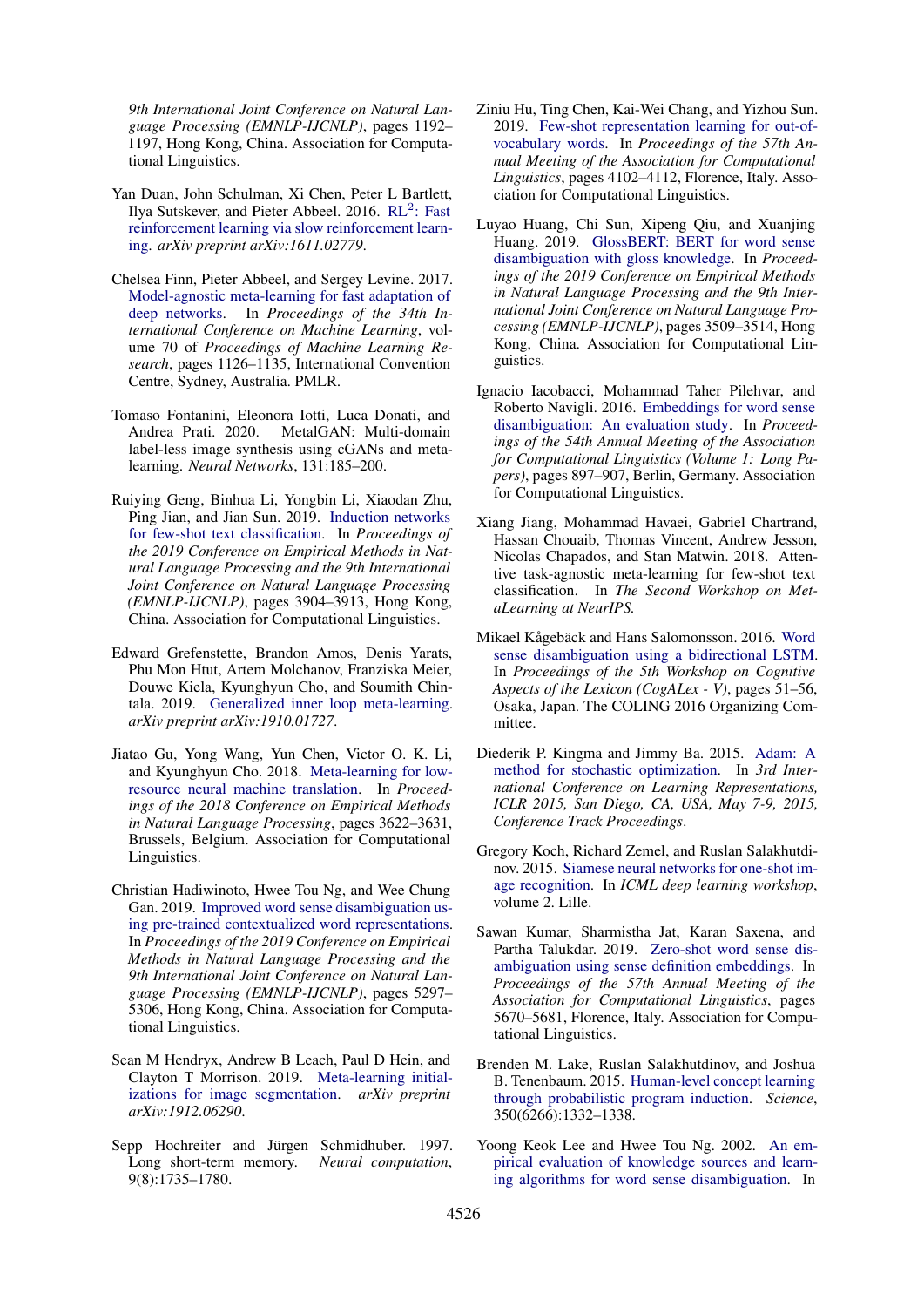*Proceedings of the 2002 Conference on Empirical Methods in Natural Language Processing (EMNLP 2002)*, pages 41–48. Association for Computational Linguistics.

- <span id="page-10-2"></span>Michael Lesk. 1986. [Automatic sense disambiguation](https://doi.org/10.1145/318723.318728) [using machine readable dictionaries: How to tell](https://doi.org/10.1145/318723.318728) [a pine cone from an ice cream cone.](https://doi.org/10.1145/318723.318728) In *Proceedings of the 5th Annual International Conference on Systems Documentation*, SIGDOC '86, page 24–26, New York, NY, USA. Association for Computing Machinery.
- <span id="page-10-18"></span>Laurens van der Maaten and Geoffrey Hinton. 2008. [Visualizing data using t-SNE.](http://www.jmlr.org/papers/v9/vandermaaten08a.html) *Journal of Machine Learning Research*, 9:2579–2605.
- <span id="page-10-1"></span>Oren Melamud, Jacob Goldberger, and Ido Dagan. 2016. [context2vec: Learning generic context em](https://doi.org/10.18653/v1/K16-1006)[bedding with bidirectional LSTM.](https://doi.org/10.18653/v1/K16-1006) In *Proceedings of The 20th SIGNLL Conference on Computational Natural Language Learning*, pages 51–61, Berlin, Germany. Association for Computational Linguistics.
- <span id="page-10-15"></span>George A. Miller, Richard Beckwith, Christiane Fellbaum, Derek Gross, and Katherine Miller. 1990. Wordnet: An on-line lexical database. *International Journal of Lexicography*, 3:235–244.
- <span id="page-10-16"></span>George A. Miller, Martin Chodorow, Shari Landes, Claudia Leacock, and Robert G. Thomas. 1994. [Us](https://www.aclweb.org/anthology/H94-1046)[ing a semantic concordance for sense identification.](https://www.aclweb.org/anthology/H94-1046) In *Human Language Technology: Proceedings of a Workshop held at Plainsboro, New Jersey, March 8- 11, 1994*.
- <span id="page-10-3"></span>Andrea Moro, Alessandro Raganato, and Roberto Navigli. 2014. [Entity linking meets word sense disam](https://doi.org/10.1162/tacl_a_00179)[biguation: a unified approach.](https://doi.org/10.1162/tacl_a_00179) *Transactions of the Association for Computational Linguistics*, 2:231– 244.
- <span id="page-10-9"></span>Tsendsuren Munkhdalai and Hong Yu. 2017. [Meta](http://proceedings.mlr.press/v70/munkhdalai17a.html) [networks.](http://proceedings.mlr.press/v70/munkhdalai17a.html) In *Proceedings of the 34th International Conference on Machine Learning*, volume 70 of *Proceedings of Machine Learning Research*, pages 2554–2563, International Convention Centre, Sydney, Australia. PMLR.
- <span id="page-10-0"></span>Roberto Navigli. 2009. [Word sense disambiguation: A](https://doi.org/10.1145/1459352.1459355) [survey.](https://doi.org/10.1145/1459352.1459355) *ACM Computing Surveys*, 41(2):1–69.
- <span id="page-10-11"></span>Alex Nichol, Joshua Achiam, and John Schulman.<br>2018. On first-order meta-learning algorithms. [On first-order meta-learning algorithms.](https://arxiv.org/abs/1803.02999) *arXiv preprint arXiv:1803.02999*.
- <span id="page-10-12"></span>Abiola Obamuyide and Andreas Vlachos. 2019a. [Meta-learning improves lifelong relation extraction.](https://doi.org/10.18653/v1/W19-4326) In *Proceedings of the 4th Workshop on Representation Learning for NLP (RepL4NLP-2019)*, pages 224–229, Florence, Italy. Association for Computational Linguistics.
- <span id="page-10-7"></span>Abiola Obamuyide and Andreas Vlachos. 2019b. [Model-agnostic meta-learning for relation classifica](https://doi.org/10.18653/v1/P19-1589)[tion with limited supervision.](https://doi.org/10.18653/v1/P19-1589) In *Proceedings of the 57th Annual Meeting of the Association for Computational Linguistics*, pages 5873–5879, Florence, Italy. Association for Computational Linguistics.
- <span id="page-10-17"></span>Jeffrey Pennington, Richard Socher, and Christopher Manning. 2014. [Glove: Global vectors for word rep](https://doi.org/10.3115/v1/D14-1162)[resentation.](https://doi.org/10.3115/v1/D14-1162) In *Proceedings of the 2014 Conference on Empirical Methods in Natural Language Processing (EMNLP)*, pages 1532–1543, Doha, Qatar. Association for Computational Linguistics.
- <span id="page-10-14"></span>Matthew Peters, Mark Neumann, Mohit Iyyer, Matt Gardner, Christopher Clark, Kenton Lee, and Luke Zettlemoyer. 2018. [Deep contextualized word rep](https://doi.org/10.18653/v1/N18-1202)[resentations.](https://doi.org/10.18653/v1/N18-1202) In *Proceedings of the 2018 Conference of the North American Chapter of the Association for Computational Linguistics: Human Language Technologies, Volume 1 (Long Papers)*, pages 2227–2237, New Orleans, Louisiana. Association for Computational Linguistics.
- <span id="page-10-4"></span>Alessandro Raganato, Jose Camacho-Collados, and Roberto Navigli. 2017a. [Word sense disambigua](https://www.aclweb.org/anthology/E17-1010)[tion: A unified evaluation framework and empiri](https://www.aclweb.org/anthology/E17-1010)[cal comparison.](https://www.aclweb.org/anthology/E17-1010) In *Proceedings of the 15th Conference of the European Chapter of the Association for Computational Linguistics: Volume 1, Long Papers*, pages 99–110, Valencia, Spain. Association for Computational Linguistics.
- <span id="page-10-5"></span>Alessandro Raganato, Claudio Delli Bovi, and Roberto Navigli. 2017b. [Neural sequence learning mod](https://doi.org/10.18653/v1/D17-1120)[els for word sense disambiguation.](https://doi.org/10.18653/v1/D17-1120) In *Proceedings of the 2017 Conference on Empirical Methods in Natural Language Processing*, pages 1156–1167, Copenhagen, Denmark. Association for Computational Linguistics.
- <span id="page-10-10"></span>Sachin Ravi and Hugo Larochelle. 2017. [Optimiza](https://openreview.net/forum?id=rJY0-Kcll)[tion as a model for few-shot learning.](https://openreview.net/forum?id=rJY0-Kcll) In *5th International Conference on Learning Representations, ICLR 2017, Toulon, France, April 24-26, 2017, Conference Track Proceedings*.
- <span id="page-10-13"></span>Sascha Rothe and Hinrich Schütze. 2015. [AutoEx](https://doi.org/10.3115/v1/P15-1173)[tend: Extending word embeddings to embeddings](https://doi.org/10.3115/v1/P15-1173) [for synsets and lexemes.](https://doi.org/10.3115/v1/P15-1173) In *Proceedings of the 53rd Annual Meeting of the Association for Computational Linguistics and the 7th International Joint Conference on Natural Language Processing (Volume 1: Long Papers)*, pages 1793–1803, Beijing, China. Association for Computational Linguistics.
- <span id="page-10-8"></span>Adam Santoro, Sergey Bartunov, Matthew Botvinick, Daan Wierstra, and Timothy Lillicrap. 2016. [Meta](http://proceedings.mlr.press/v48/santoro16.html)[learning with memory-augmented neural networks.](http://proceedings.mlr.press/v48/santoro16.html) In *Proceedings of The 33rd International Conference on Machine Learning*, volume 48 of *Proceedings of Machine Learning Research*, pages 1842– 1850, New York, New York, USA. PMLR.
- <span id="page-10-6"></span>Jurgen Schmidhuber. 1987. [Evolutionary principles in](http://www.idsia.ch/~juergen/diploma.html) [self-referential learning. on learning now to learn:](http://www.idsia.ch/~juergen/diploma.html)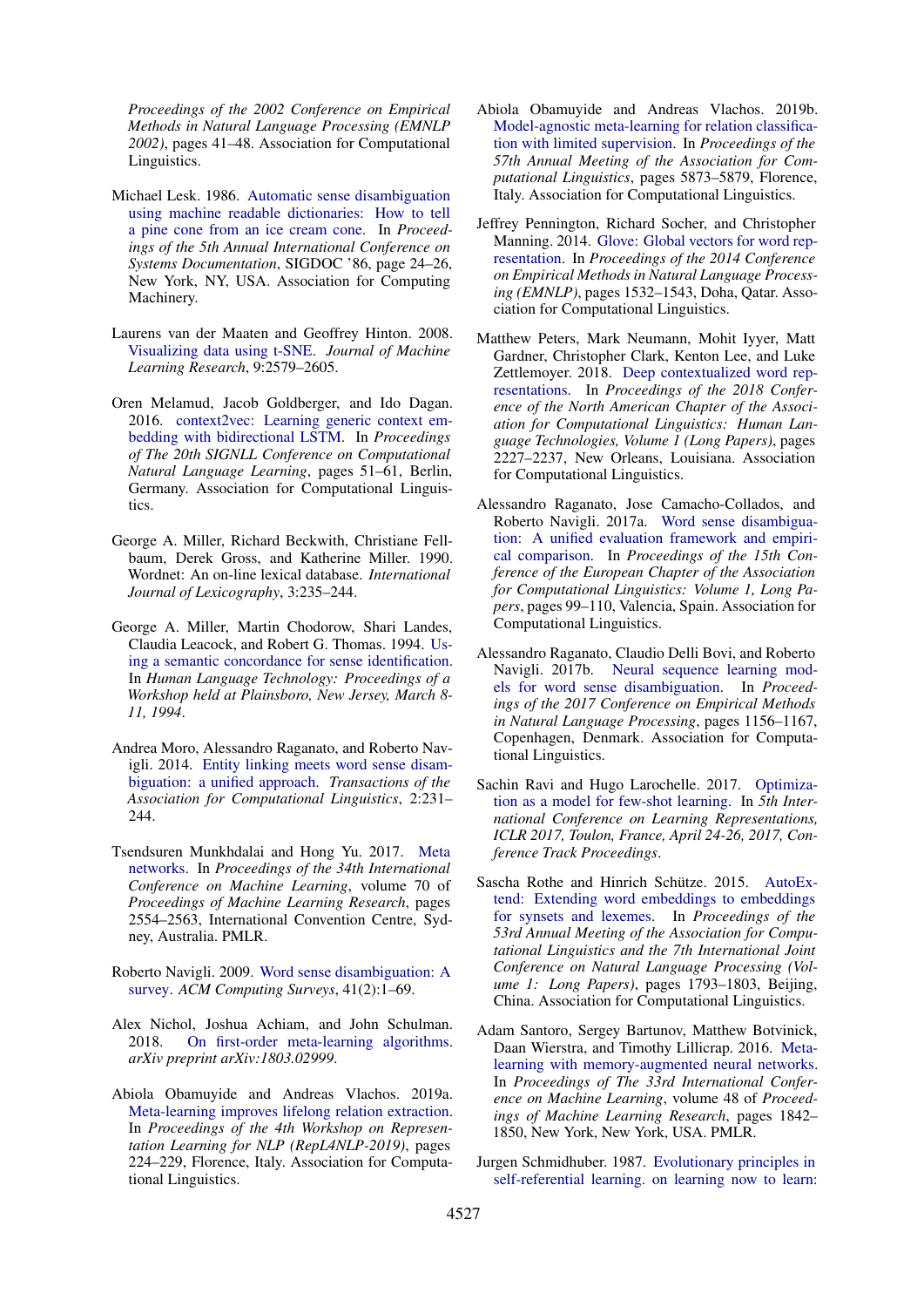[The meta-meta-meta...-hook.](http://www.idsia.ch/~juergen/diploma.html) Diploma thesis, Technische Universitat Munchen, Germany, 14 May.

- <span id="page-11-9"></span>Jake Snell, Kevin Swersky, and Richard Zemel. 2017. [Prototypical networks for few-shot learning.](http://papers.nips.cc/paper/6996-prototypical-networks-for-few-shot-learning.pdf) In *Advances in Neural Information Processing Systems 30*, pages 4077–4087.
- <span id="page-11-14"></span>Shengli Sun, Qingfeng Sun, Kevin Zhou, and Tengchao Lv. 2019. [Hierarchical attention prototypical net](https://doi.org/10.18653/v1/D19-1045)[works for few-shot text classification.](https://doi.org/10.18653/v1/D19-1045) In *Proceedings of the 2019 Conference on Empirical Methods in Natural Language Processing and the 9th International Joint Conference on Natural Language Processing (EMNLP-IJCNLP)*, pages 476–485, Hong Kong, China. Association for Computational Linguistics.
- <span id="page-11-12"></span>Flood Sung, Yongxin Yang, Li Zhang, Tao Xiang, Philip HS Torr, and Timothy M Hospedales. 2018. Learning to compare: Relation network for few-shot learning. In *Proceedings of the IEEE Conference on Computer Vision and Pattern Recognition*, pages 1199–1208.
- <span id="page-11-16"></span>Kaveh Taghipour and Hwee Tou Ng. 2015. [Semi](https://doi.org/10.3115/v1/N15-1035)[supervised word sense disambiguation using word](https://doi.org/10.3115/v1/N15-1035) [embeddings in general and specific domains.](https://doi.org/10.3115/v1/N15-1035) In *Proceedings of the 2015 Conference of the North American Chapter of the Association for Computational Linguistics: Human Language Technologies*, pages 314–323, Denver, Colorado. Association for Computational Linguistics.
- <span id="page-11-4"></span>Sebastian Thrun and Lorien Pratt, editors. 1998. *Learning to Learn*. Kluwer Academic Publishers, USA.
- <span id="page-11-5"></span>Eleni Triantafillou, Tyler Zhu, Vincent Dumoulin, Pascal Lamblin, Utku Evci, Kelvin Xu, Ross Goroshin, Carles Gelada, Kevin Swersky, Pierre-Antoine Manzagol, and Hugo Larochelle. 2020. [Meta-dataset: A](https://openreview.net/forum?id=rkgAGAVKPr) [dataset of datasets for learning to learn from few ex](https://openreview.net/forum?id=rkgAGAVKPr)[amples.](https://openreview.net/forum?id=rkgAGAVKPr) In *International Conference on Learning Representations*.
- <span id="page-11-10"></span>Ashish Vaswani, Noam Shazeer, Niki Parmar, Jakob Uszkoreit, Llion Jones, Aidan N Gomez, Łukasz Kaiser, and Illia Polosukhin. 2017. [Attention is all](http://papers.nips.cc/paper/7181-attention-is-all-you-need.pdf) [you need.](http://papers.nips.cc/paper/7181-attention-is-all-you-need.pdf) In *Advances in Neural Information Processing Systems 30*, pages 5998–6008.
- <span id="page-11-11"></span>Oriol Vinyals, Charles Blundell, Timothy Lillicrap, Koray Kavukcuoglu, and Daan Wierstra. 2016. [Match](http://papers.nips.cc/paper/6385-matching-networks-for-one-shot-learning.pdf)[ing networks for one shot learning.](http://papers.nips.cc/paper/6385-matching-networks-for-one-shot-learning.pdf) In *Advances in Neural Information Processing Systems 29*, pages 3630–3638.
- <span id="page-11-13"></span>Alex Wang, Amanpreet Singh, Julian Michael, Felix Hill, Omer Levy, and Samuel Bowman. 2018. [GLUE: A multi-task benchmark and analysis plat](https://doi.org/10.18653/v1/W18-5446)[form for natural language understanding.](https://doi.org/10.18653/v1/W18-5446) In *Proceedings of the 2018 EMNLP Workshop BlackboxNLP: Analyzing and Interpreting Neural Networks for NLP*, pages 353–355, Brussels, Belgium. Association for Computational Linguistics.
- <span id="page-11-6"></span>Guangting Wang, Chong Luo, Xiaoyan Sun, Zhiwei Xiong, and Wenjun Zeng. 2020. [Tracking by in](https://www.microsoft.com/en-us/research/publication/tracking-by-instance-detection-a-meta-learning-approach/)[stance detection: A meta-learning approach.](https://www.microsoft.com/en-us/research/publication/tracking-by-instance-detection-a-meta-learning-approach/) In *IEEE Conference on Computer Vision and Pattern Recognition (oral paper)*. IEEE.
- <span id="page-11-7"></span>Jane X Wang, Zeb Kurth-Nelson, Dhruva Tirumala, Hubert Soyer, Joel Z Leibo, Remi Munos, Charles Blundell, Dharshan Kumaran, and Matt Botvinick. 2016. [Learning to reinforcement learn.](https://arxiv.org/abs/1611.05763) *arXiv preprint arXiv:1611.05763*.
- <span id="page-11-15"></span>Jiawei Wu, Wenhan Xiong, and William Yang Wang. 2019. [Learning to learn and predict: A meta](https://doi.org/10.18653/v1/D19-1444)[learning approach for multi-label classification.](https://doi.org/10.18653/v1/D19-1444) In *Proceedings of the 2019 Conference on Empirical Methods in Natural Language Processing and the 9th International Joint Conference on Natural Language Processing (EMNLP-IJCNLP)*, pages 4354– 4364, Hong Kong, China. Association for Computational Linguistics.
- <span id="page-11-17"></span>Mingzhang Yin, George Tucker, Mingyuan Zhou, Sergey Levine, and Chelsea Finn. 2020. [Meta](https://openreview.net/forum?id=BklEFpEYwS)[learning without memorization.](https://openreview.net/forum?id=BklEFpEYwS) In *International Conference on Learning Representations*.
- <span id="page-11-3"></span>Dani Yogatama, Cyprien de Masson d'Autume, Jerome Connor, Tomas Kocisky, Mike Chrzanowski, Lingpeng Kong, Angeliki Lazaridou, Wang Ling, Lei Yu, Chris Dyer, et al. 2019. [Learning and evaluat](https://arxiv.org/abs/1901.11373)[ing general linguistic intelligence.](https://arxiv.org/abs/1901.11373) *arXiv preprint arXiv:1901.11373*.
- <span id="page-11-8"></span>Mo Yu, Xiaoxiao Guo, Jinfeng Yi, Shiyu Chang, Saloni Potdar, Yu Cheng, Gerald Tesauro, Haoyu Wang, and Bowen Zhou. 2018. [Diverse few-shot text clas](https://doi.org/10.18653/v1/N18-1109)[sification with multiple metrics.](https://doi.org/10.18653/v1/N18-1109) In *Proceedings of the 2018 Conference of the North American Chapter of the Association for Computational Linguistics: Human Language Technologies, Volume 1 (Long Papers)*, pages 1206–1215, New Orleans, Louisiana. Association for Computational Linguistics.
- <span id="page-11-2"></span>Dayu Yuan, Julian Richardson, Ryan Doherty, Colin Evans, and Eric Altendorf. 2016. [Semi-supervised](https://www.aclweb.org/anthology/C16-1130) [word sense disambiguation with neural models.](https://www.aclweb.org/anthology/C16-1130) In *Proceedings of COLING 2016, the 26th International Conference on Computational Linguistics: Technical Papers*, pages 1374–1385, Osaka, Japan. The COLING 2016 Organizing Committee.
- <span id="page-11-1"></span>Zhi Zhong and Hwee Tou Ng. 2010. [It makes sense:](https://www.aclweb.org/anthology/P10-4014) [A wide-coverage word sense disambiguation system](https://www.aclweb.org/anthology/P10-4014) [for free text.](https://www.aclweb.org/anthology/P10-4014) In *Proceedings of the ACL 2010 System Demonstrations*, pages 78–83, Uppsala, Sweden. Association for Computational Linguistics.
- <span id="page-11-0"></span>Zhi Zhong and Hwee Tou Ng. 2012. [Word sense dis](https://www.aclweb.org/anthology/P12-1029)[ambiguation improves information retrieval.](https://www.aclweb.org/anthology/P12-1029) In *Proceedings of the 50th Annual Meeting of the Association for Computational Linguistics (Volume 1: Long Papers)*, pages 273–282, Jeju Island, Korea. Association for Computational Linguistics.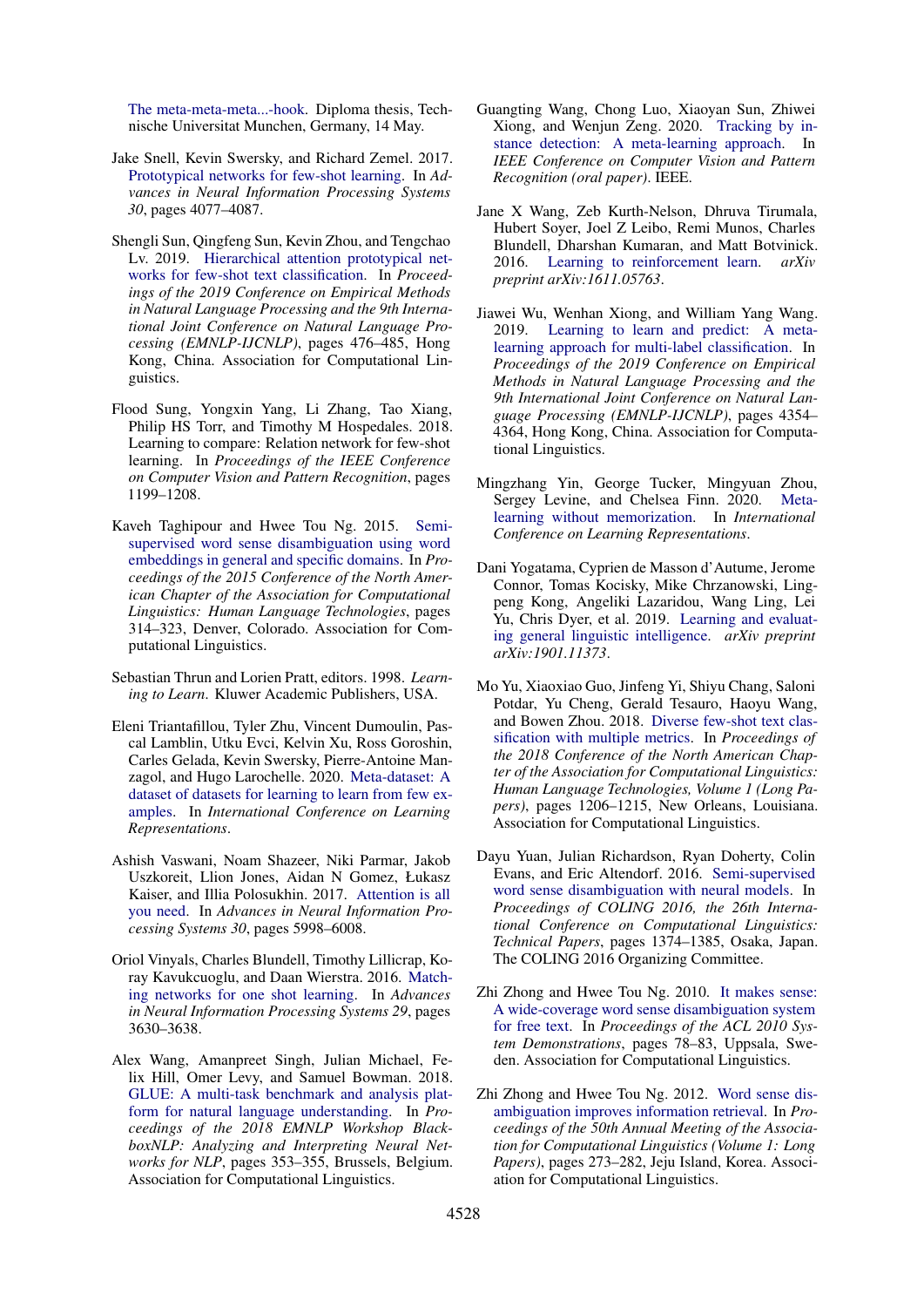## A Appendix

# <span id="page-12-0"></span>A.1 Data statistics

We report the number of words, the number of episodes, the total number of unique sentences and the average number of senses for the meta-training, meta-validation and meta-test sets for each of the four setups with different  $|S|$  in Table [3.](#page-13-1) Additionally, in Figure [5](#page-13-2) and Figure [6,](#page-14-0) we present bar plots of the number of meta-test episodes for different number of senses in the meta-test support and query sets respectively. It shows that the number of episodes drops quite sharply as the number of senses increases. In each episode, only words with a maximum of  $|S|$  senses are considered so that all of them are accommodated in the support set.

### A.2 Hyperparameters

We performed hyperparameter tuning for all the models under the  $|S| = 16$  setting. We obtain the best hyperparameters on the basis of the average macro F1 score on the meta-validation set. We trained the models with five seeds (42 - 46) and recorded the mean of the metric from the five runs to identify the best hyperparameters. For  $|S| = 4, 8, 32$ , we chose the best hyperparameters obtained from this tuning.

We employed early stopping with a patience of 2 epochs, i.e., we stop meta-training if the validation metric does not improve over 2 epochs. Tuning over all the hyperparameters of our models is prohibitively expensive. Hence, for some of the hyperparameters we chose a fixed value. The size of the shared linear layer is 64, 256 and 192 for the GloVe+GRU, ELMo+MLP and BERT models respectively. The shared linear layer's activation function is *tanh* for GloVe+GRU and *ReLU* for ELMo+MLP and BERT. For FOMAML, ProtoFO-MAML and ProtoMAML, the batch size is set to 16 tasks. For the BERT models, we perform learning rate warm-up for 100 steps followed by a constant rate. For GloVe+GRU and ELMo+MLP, we decay the learning rate by half every 500 steps. We also experimented with two types of regularization – dropout for the inner-loop updates and weight decay for the outer-loop updates – but both of them yielded a drop in performance.

The remaining hyperparameters, namely the output learning rate, learner learning rate, meta learning rate, hidden size (only for GloVe+GRU), and number of inner-loop updates were tuned. The search space for these is as follows:

- Output learning rate: 1e−1, 1e−2, 5e−3, 1e−3
- Learner learning rate: 1e−1, 5e−2, 1e−2, 5e−3, 1e−3, 5e−4, 1e−4, 5e−5, 1e−5
- Meta learning rate: 5e−3, 1e−3, 5e−4, 1e−4, 5e−5, 1e−5, 5e−6, 1e−6
- Hidden size: 64, 128, 256
- Number of inner-loop updates: 3, 5, 7

The best hyperparameters obtained are shown in Table [5.](#page-14-1)

### A.3 Training times

We train all our models on TitanRTX GPUs. Our model architectures vary in the total number of trainable parameters. Thus, the time taken to train each of them varies. The number of meta-learned parameters  $\theta$  is as follows:

- GloVe+GRU: 889, 920
- ELMo+MLP: 262, 404
- BERT: 107, 867, 328

To give an idea of how long it takes to train them, we provide the approximate time taken for one epoch for the  $|S| = 16$  setup in Table [6.](#page-14-2) The training time would be slightly lower for  $|S| = 4, 8$ and slightly higher for  $|S| = 32$ . The training time for ProtoMAML with GloVe+GRU is extremely long (second-order derivatives for RNNs with the cuDNN backend is not supported in PyTorch and hence cuDNN had to be disabled).

#### <span id="page-12-1"></span>A.4 Challenging cases

In Table [4,](#page-13-3) we present 10 words with the lowest macro F1 scores (in increasing order of the score) obtained from ProtoNet with GloVe+GRU. We perform the analysis on this model to investigate challenging cases without the contextualization advantage offered by ELMo and BERT. For  $|S| = 4, 8, 16$ , many words in the list have predominantly verb senses, showing that they are more challenging to disambiguate. The number of such cases drops in  $|S| = 32$ , indicating that disambiguation of verbs improves as  $|S|$  increases.

## A.5 F1 score distribution

For ProtoNet with GloVe+GRU, we plot the distribution of macro F1 scores across the words in the meta-test set in Figure [7.](#page-15-0) The distribution is mostly right-skewed with very few words having scores in the range 0 to 0.2.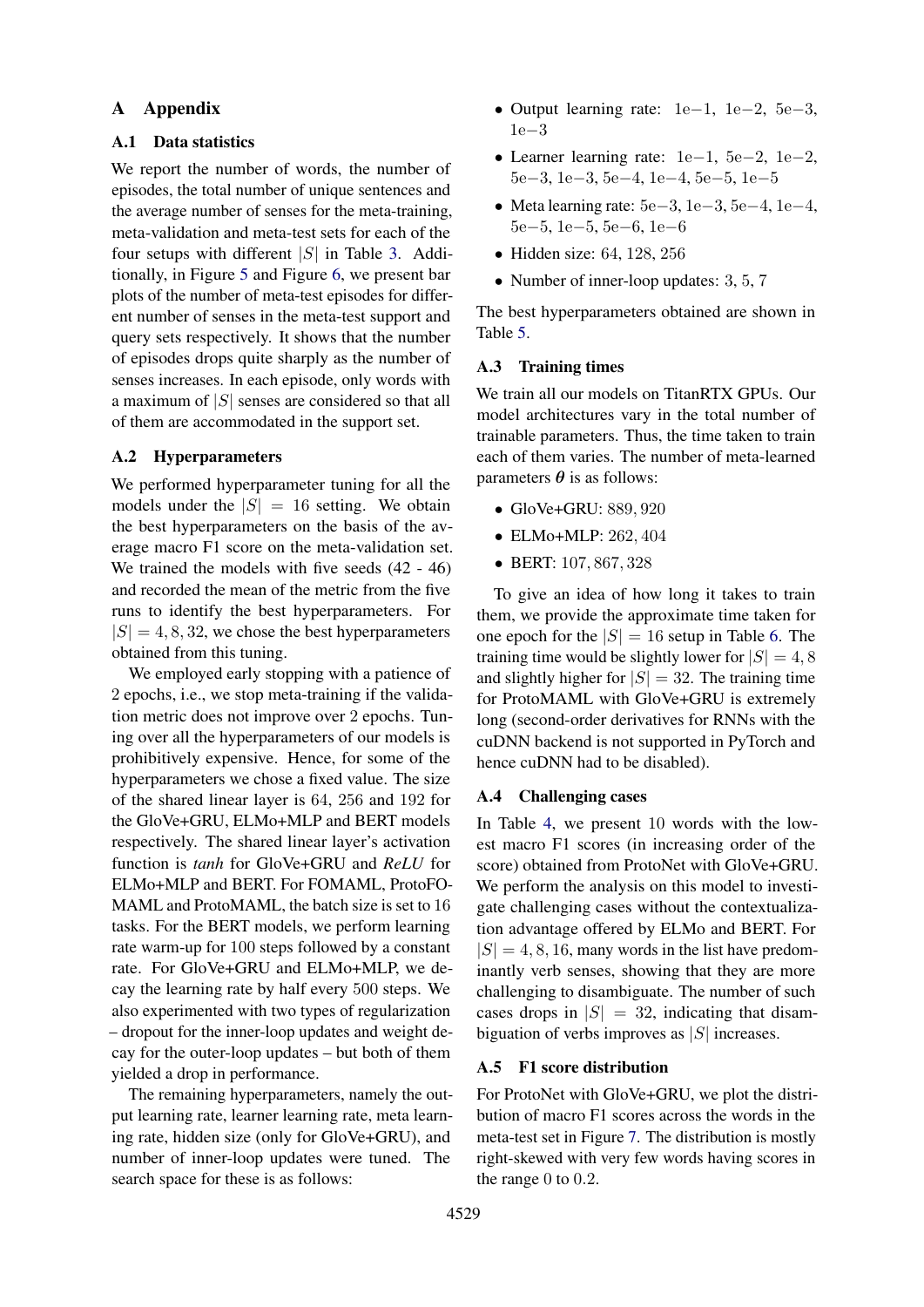<span id="page-13-1"></span>

| <b>Support</b><br>sentences | <b>Split</b>    | No. of<br>words | No. of<br>episodes | No. of unique<br>sentences | Average no. of<br>senses |
|-----------------------------|-----------------|-----------------|--------------------|----------------------------|--------------------------|
|                             | Meta-training   | 985             | 10000              | 27640                      | 2.96                     |
| 4                           | Meta-validation | 166             | 166                | 1293                       | 2.60                     |
|                             | Meta-test       | 270             | 270                | 2062                       | 2.60                     |
| 8                           | Meta-training   | 985             | 10000              | 27640                      | 2.96                     |
|                             | Meta-validation | 163             | 163                | 2343                       | 3.06                     |
|                             | Meta-test       | 259             | 259                | 3605                       | 3.16                     |
| 16                          | Meta-training   | 799             | 10000              | 27973                      | 3.07                     |
|                             | Meta-validation | 146             | 146                | 3696                       | 3.53                     |
|                             | Meta-test       | 197             | 197                | 4976                       | 3.58                     |
| 32                          | Meta-training   | 580             | 10000              | 27046                      | 3.34                     |
|                             | Meta-validation | 85              | 85                 | 4129                       | 3.94                     |
|                             | Meta-test       | 129             | 129                | 5855                       | 3.52                     |

Table 3: Statistics of our few-shot WSD dataset.

<span id="page-13-2"></span>

Figure 5: Bar plot of number of meta-test episodes for different number of senses in the meta-test support set.

<span id="page-13-3"></span>

| $ S =4$    | ward, delicate, jam, lose, year, bounce, haul,<br>introduce, guard, suffer       |
|------------|----------------------------------------------------------------------------------|
| $ S  = 8$  | bad, work, give, clear, settle, bloom, draw,<br>check, break, gather             |
| $ S  = 16$ | move, appearance, in, green, fix, establish-<br>ment, note, drag, cup, bounce    |
| $ S  = 32$ | independent, gather, north, square, do, bond,<br>proper, pull, problem, language |

Table 4: Words with the lowest macro F1 scores for ProtoNet with GloVe+GRU.

#### <span id="page-13-0"></span>A.6 t-SNE visualizations

We provide t-SNE visualizations of the word representations generated by  $f_{\theta}$  of ProtoNet with GloVe+GRU for three words (with macro F1 score of 1) in the meta-test set in Figure [8.](#page-15-1) Even though it receives the same input embedding for all senses, it manages to separate the senses into clusters on the basis of the representations of the support examples. This occurs even though ProtoNet does not perform any fine-tuning step on the support set. Moreover, the query examples also seem to be part of the same cluster and lie close to the prototypes.

ELMo embeddings, being contextual, already capture information in how the various senses are

represented. In order to compare them against the representations generated by ProtoNet with ELMo+MLP, we again provide t-SNE visualizations. We plot the ELMo embeddings of three words in the meta-test test in Figure [9a,](#page-15-2) [9b](#page-15-2) and [9c.](#page-15-2) We also show the prototypes computed from these embeddings for illustration. For the same three words, we plot the representations obtained from  $f_{\theta}$  of ProtoNet with ELMo+MLP in Figure [9d,](#page-15-2) [9e](#page-15-2) and [9f.](#page-15-2) It can be observed that the ELMo embeddings alone are not well-clustered with respect to the senses. On the other hand, ProtoNet manages to separate the senses into clusters, which aids in making accurate predictions on the query set.

These visualizations further demonstrate ProtoNet's success in disambiguating new words. From a learning to learn standpoint, the model has learned how to separate the senses in a highdimensional space so as to disambiguate them. Proto(FO)MAML often improves upon this good initialization during its inner-loop updates.

### A.7 Results on the meta-validation set

To facilitate reproducibility, we provide the results on the meta-validation set for all the methods that involved hyperparameter tuning in Table [7.](#page-16-0)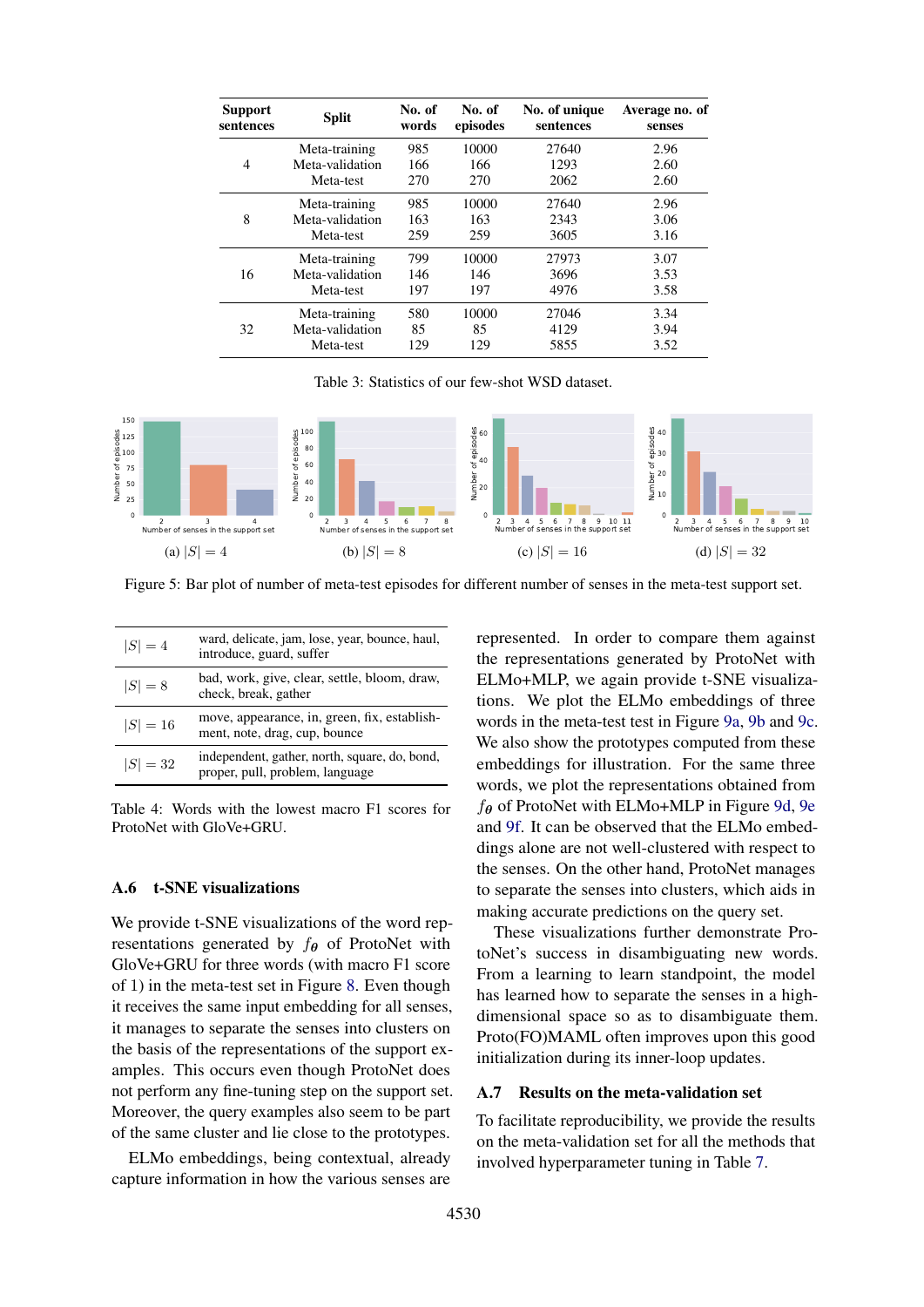<span id="page-14-0"></span>

Figure 6: Bar plot of number of meta-test episodes for different number of senses in the meta-test query set.

<span id="page-14-1"></span>

| Embedding/<br><b>Encoder</b> | <b>Method</b> | Output<br>learning<br>rate | Learner<br>learning<br>rate | Meta<br>learning<br>rate | <b>Hidden</b><br>size | No. of<br>inner-loop<br>updates | Size of<br>shared<br>linear layer |
|------------------------------|---------------|----------------------------|-----------------------------|--------------------------|-----------------------|---------------------------------|-----------------------------------|
|                              | NE-Baseline   | $1e-1$                     | $5e-4$                      |                          | 256                   | 5                               | 64                                |
|                              | ProtoNet      |                            |                             | $1e-3$                   | 256                   |                                 | 64                                |
| GloVe+GRU                    | FOMAML        | $1e-1$                     | $1e-2$                      | $1e-3$                   | 256                   | 5                               | 64                                |
|                              | ProtoFOMAML   | $1e-3$                     | $1e-3$                      | $1e-3$                   | 256                   | 5                               | 64                                |
|                              | ProtoMAML     | $1e-3$                     | $1e-3$                      | $1e-3$                   | 256                   | 5                               | 64                                |
|                              | NE-Baseline   | $1e-1$                     | $1e-3$                      |                          |                       | 7                               | 256                               |
|                              | ProtoNet      |                            |                             | $1e-3$                   |                       |                                 | 256                               |
| ELMo+MLP                     | FOMAML        | $1e-1$                     | $1e-2$                      | $5e-3$                   |                       | 7                               | 256                               |
|                              | ProtoFOMAML   | $1e-3$                     | $1e-3$                      | $5e-4$                   |                       | 7                               | 256                               |
|                              | ProtoMAML     | $1e-3$                     | $1e-3$                      | $5e-4$                   |                       | 7                               | 256                               |
| <b>BERT</b>                  | NE-Baseline   | $1e-1$                     | $5e-5$                      |                          |                       | 7                               | 192                               |
|                              | ProtoNet      |                            |                             | $1e-6$                   |                       |                                 | 192                               |
|                              | <b>FOMAML</b> | $1e-1$                     | $1e-3$                      | $5e-5$                   |                       | 7                               | 192                               |
|                              | ProtoFOMAML   | $1e-3$                     | $1e-3$                      | $1e-4$                   |                       | 7                               | 192                               |

Table 5: Hyperparameters used for training the models.

<span id="page-14-2"></span>

| Embedding/<br>Method<br><b>Encoder</b> |                        | No. of GPUs<br>used | Approximate<br>training time<br>per epoch |  |
|----------------------------------------|------------------------|---------------------|-------------------------------------------|--|
|                                        | NE-Baseline            | 1                   | 8 minutes                                 |  |
|                                        | ProtoNet               |                     | 8 minutes                                 |  |
| GloVe+GRU                              | FOMAML                 |                     | 15 minutes                                |  |
|                                        | ProtoFOMAML            |                     | 18 minutes                                |  |
|                                        | ProtoMAML              |                     | 9 hours 30 minutes                        |  |
|                                        | NE-Baseline            | 1                   | 55 minutes                                |  |
|                                        | ProtoNet               |                     | 55 minutes                                |  |
| ELM0+MLP                               | FOMAML                 |                     | 1 hour                                    |  |
|                                        | ProtoFOMAML            |                     | 1 hour                                    |  |
|                                        | ProtoMAML              |                     | 1 hour 2 minutes                          |  |
|                                        | NE-Baseline            | 1                   | 35 minutes                                |  |
|                                        | ProtoNet               |                     | 35 minutes                                |  |
| <b>BERT</b>                            | <b>FOMAML</b>          | 4                   | 2 hours 35 minutes                        |  |
|                                        | ProtoFOMAML            | 4                   | 4 hours 18 minutes                        |  |
|                                        | ProtoFOMAML*           |                     | 41 minutes                                |  |
|                                        | ProtoMAML <sup>*</sup> |                     | 47 minutes                                |  |

Table 6: Approximate training time per epoch. (\*Only the top layer fine-tuned and only for one inner-loop step.)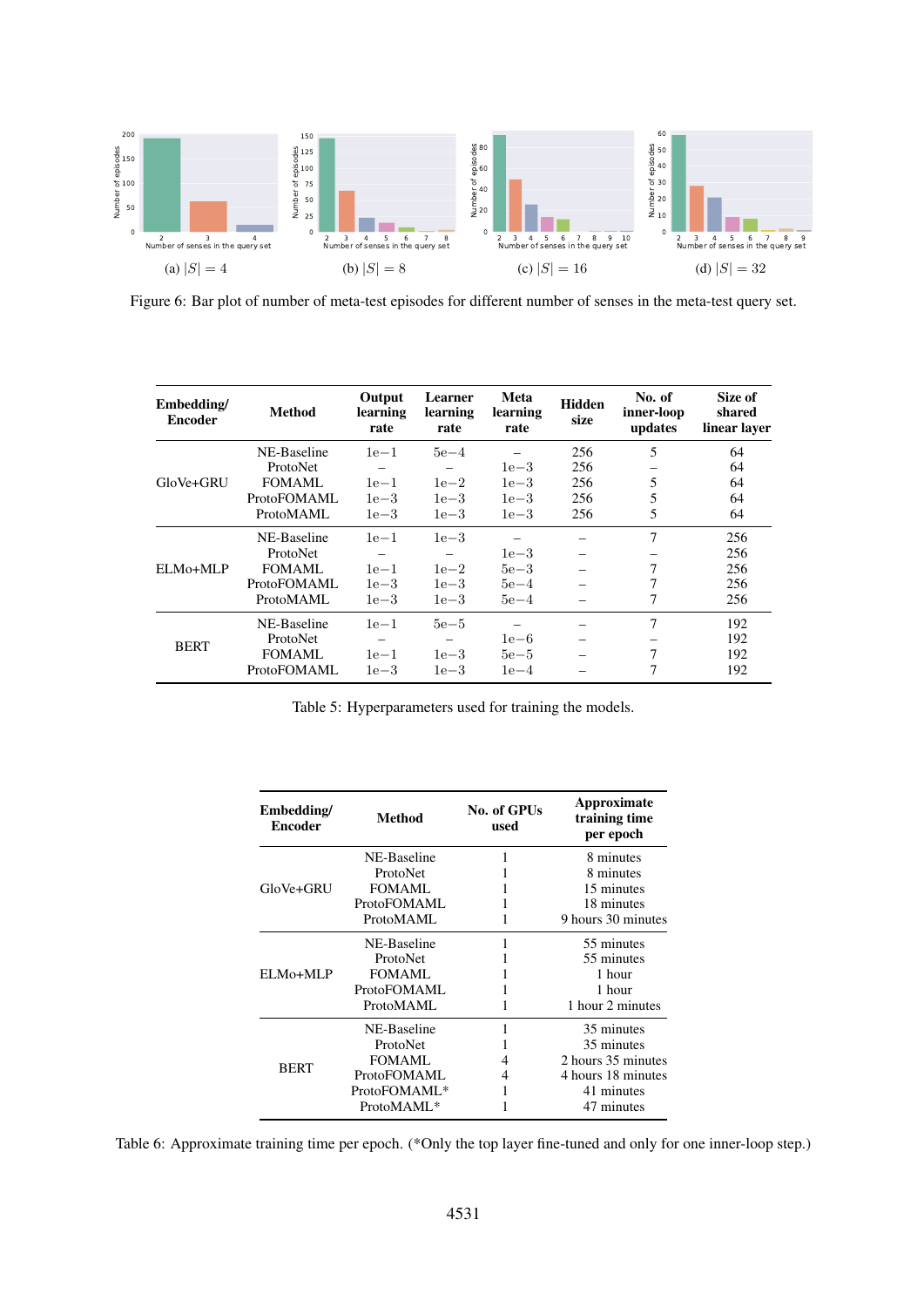<span id="page-15-0"></span>

Figure 7: Distribution of macro F1 scores for ProtoNet with GloVe+GRU.

<span id="page-15-1"></span>

Figure 8: t-SNE visualizations of word representations generated by ProtoNet with GloVe+GRU.

<span id="page-15-2"></span>

Figure 9: t-SNE visualizations comparing ELMo embeddings (top) against word representations generated by ProtoNet with ELMo+MLP (bottom).